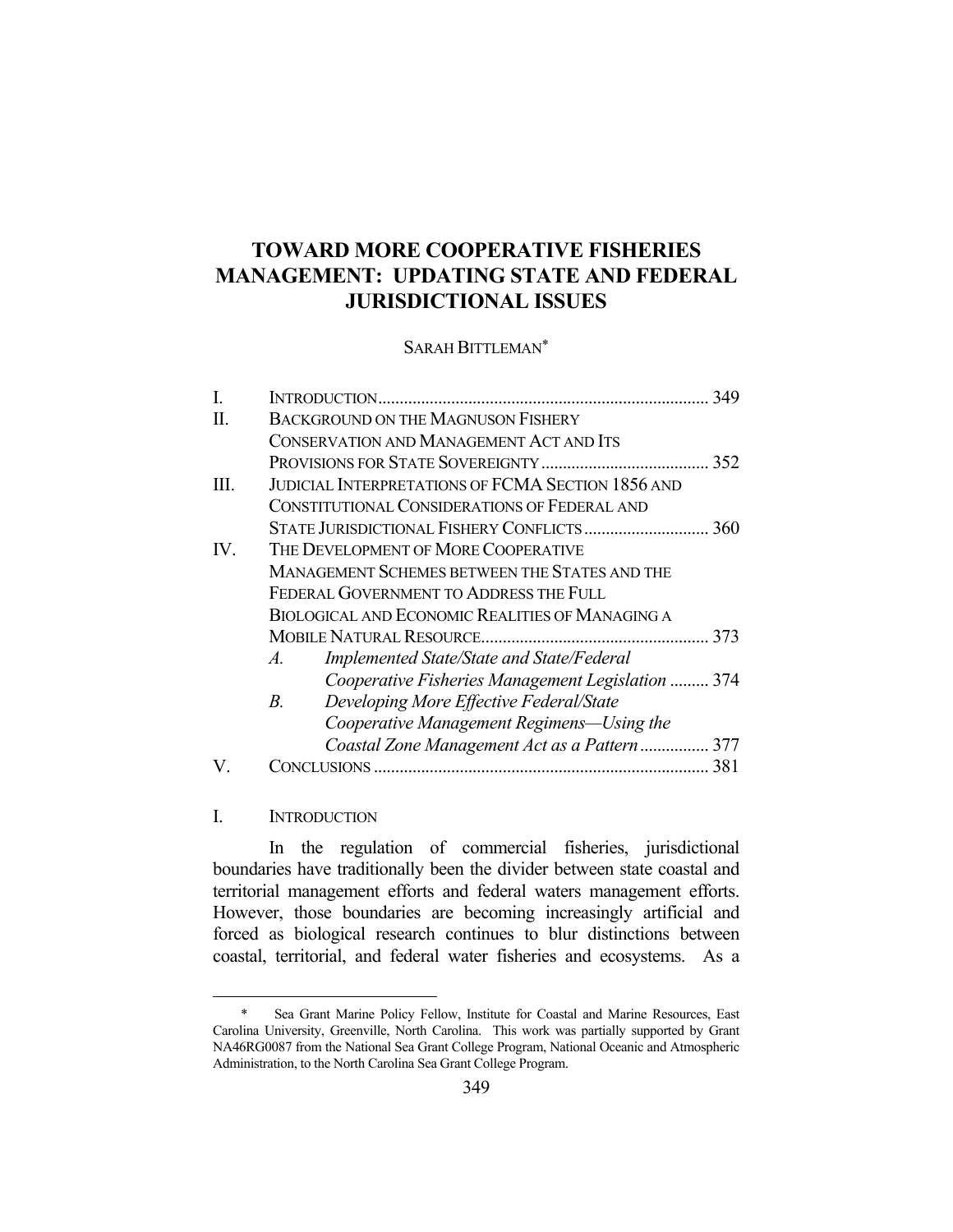result, the politically created jurisdictional boundaries confuse, and often confound, the biology-based management of the resources.

 There is a trend in public policy and the marine sciences toward examining policy problems in terms of their entire organic setting by seeking out relationships between entities in order to formulate a more complete picture of the issue. In addition, there is evidence, for example, the collapse of the Northeast Cod fishery in 1993-94, that the conservation measures of the Magnuson Fisheries Conservation and Management Act (FCMA) have routinely been overwhelmed by more immediate management and utilization concerns. However, the development of federal/state cooperative management of interjurisdictional fisheries, i.e., fisheries that occur in both state and federal waters as well as the coastal habitat upon which they depend, has been slow in coming. Federal fishing management and state fishery management will have to coordinate management efforts to effectively address these issues before more fisheries are decimated. There are precedents for cooperative fisheries management in agreements between states whose jurisdictions contain migrating stocks. State fishery managers should be searching for clarification of the state's place in federal fishery management, and federal fishery managers will need to seek a place in state fishery management. With the reauthorization of FCMA once again before Congress in 1996, now is the time to seek clarification of the best ways to divide management authority to benefit the resource.

 This Article discusses: (1) the present federal regulatory scheme and its provisions for state sovereignty; (2) judicial interpretations and constitutional considerations of federal and state jurisdictional fishery conflicts and whether there is authority, statutory or judicial, for the federal government to assume regulatory control over state fisheries if a state regulation or omission in some way interferes with federal fishery regulatory intents; and (3) the development of more cooperative management schemes, based in existing federal legislation, between the States and the federal government to address the full biological and economic realities of managing a mobile natural resource.

 The congressional intent expressed in the FCMA is for the conservation of United States fisheries to occur simultaneously with controlled utilization of those same fisheries resources. However, experience shows that this intent has not been followed, as evidenced by the fact that in 1991 managed fish stocks were more seriously depleted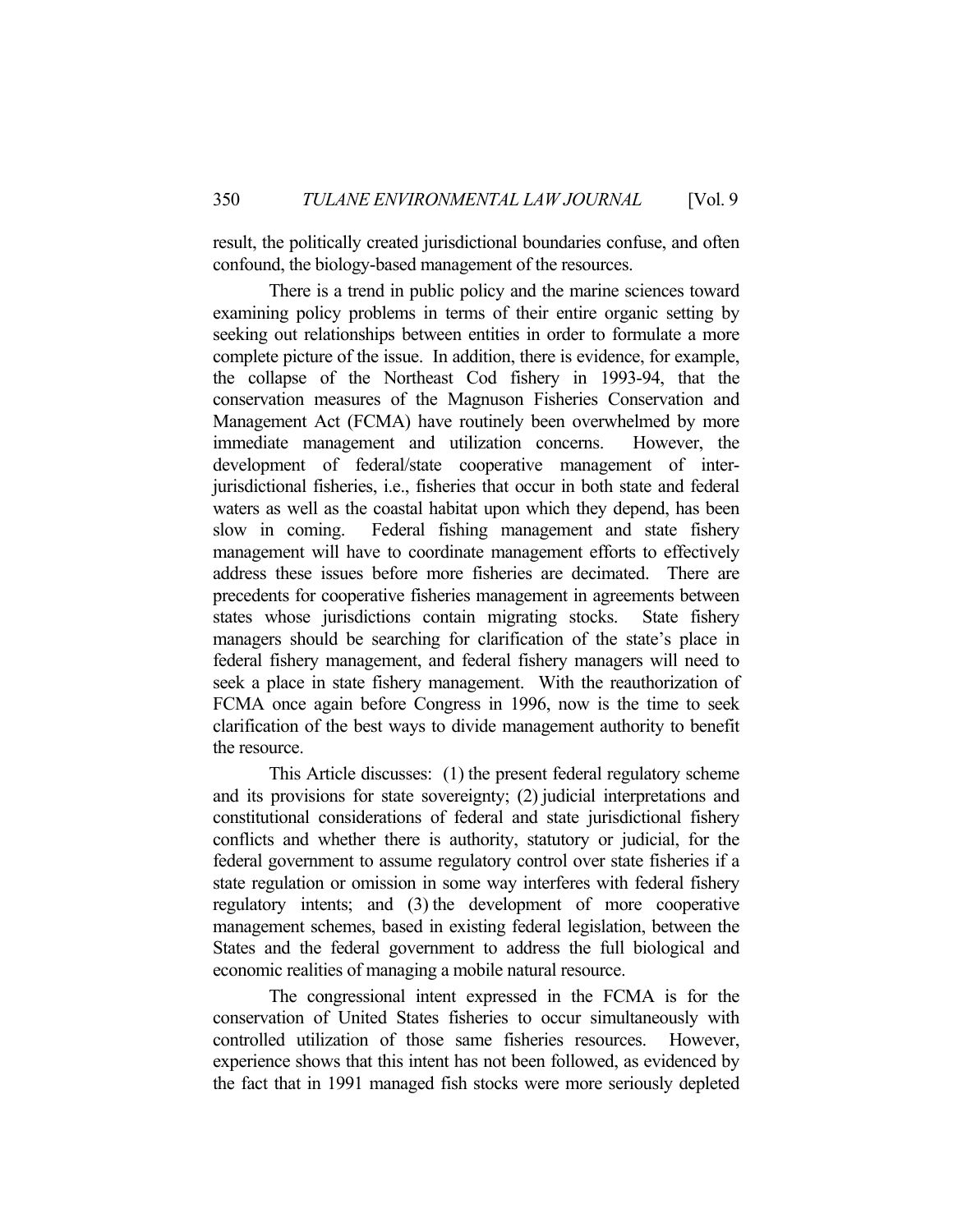than they were in 1976, when the FCMA was enacted. Of the 236 fish species recently reviewed by the National Marine Fisheries Service of the United States Department of Commerce National Oceanic and Atmospheric Administration, 67 are currently at biological and/or economic risk.<sup>1</sup> The question arises: What are the causes of these serious stock depletions? Is the decimation of our domestic fisheries resource due only to increased fishing effort by a growing domestic fleet, or is it the result of a combination of factors such as increased fishing efforts, natural fishery stock cycles, global weather changes, increased ocean pollution, and the destruction of fishery nursery stock and habitat? Developing knowledge of the resources shows that fish stocks are affected by complex environmental pressure combinations. Increasing environmental pressures on fishery habitats appear to drastically decrease fish populations even before they become eligible, as determined by size and weight, for state or federal commercial fishery management. "The maintenance of sufficient fish stocks depends directly on the integrity of these ecosystems."2 A great deal of fishery habitat is contained in state waters, while much of the resulting commercial catch is captured in federal waters. The artificial separation of the fishery by jurisdictional boundaries in order to facilitate management decisions does little to further modern fishery management goals to conserve and manage the resource. Clarification of jurisdictions in fishery management will help to create more cooperative and effective fisheries management so that 20 years from 1996, the stocks managed for commercial utilization will be able to provide for the needs of both the fishing industry and the consumer. As the world population increases, fish and other aquatic matter will become an increasingly important food source. We, as common holders of fisheries, an important world resource, can no longer approach fisheries management in a piecemeal fashion.

 The first section of this Article explains congressional intent, the purposes of modern commercial fisheries management, and their relation to state fisheries management. The second section explains how this relationship has been interpreted by the courts. The third and final section describes some promising legislation that exists to promote

 <sup>1.</sup> COMMITTEE ON FISHERIES, OCEAN STUDIES BOARD, COMMISSION ON GEOSCIENCES, ENVIRONMENT, AND RESOURCES, NATIONAL RESEARCH COUNCIL, IMPROVING THE MANAGEMENT OF U.S. MARINE FISHERIES 1 (1994).

 <sup>2.</sup> *Id*. at 27.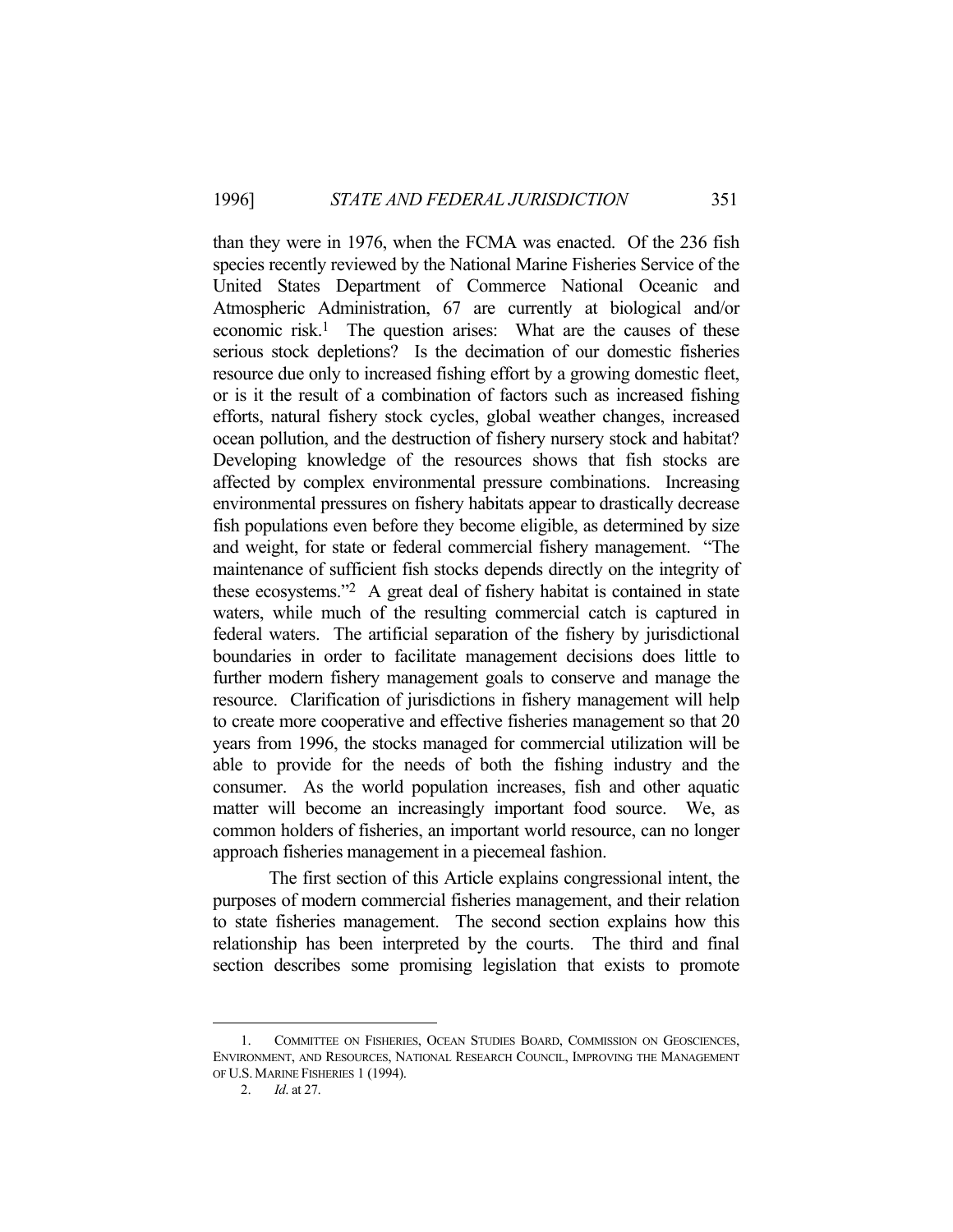cooperative fisheries management and proposes some new approaches to increase the usefulness of cooperative state/federal fisheries management.

II. BACKGROUND ON THE MAGNUSON FISHERY CONSERVATION AND MANAGEMENT ACT AND ITS PROVISIONS FOR STATE **SOVEREIGNTY** 

 Federal fishery regulations are promulgated under the Magnuson Fishery Conservation and Management Act (herein referred to as the Act or the FCMA),<sup>3</sup> and apply to fisheries in federal waters. The Act established the Fishery Conservation Zone (FCZ), out to 200 miles from shore, and established exclusive management authority for the United States over all living resources within this zone.<sup>4</sup> In 1983, the United States extended this jurisdiction to all living and nonliving resources by Executive Order and changed the name of the zone to the Exclusive Economic Zone (EEZ).5

 The FCMA was enacted in 1976 to provide for the "conservation and management" of commercially important fishery resources located off the coast of the United States.<sup>6</sup> The Act was originally thought of as a new beginning in cooperative management "to enable the States, the fishing industry, consumer, and environmental organizations, and other interested persons to participate in, and advise on, the establishment and administration of such [fishery management] plans."7 The Act was also intended to create federal fisheries management while taking "into account the social and economic needs of the States."8 It is clear that the drafters of the FCMA realized they were regulating not just fish or a fishery, but also people, communities, and families whose lifestyle depends upon the continued existence of the resource.

 "Conservation and management" of fisheries resources, as used in the FCMA, is a very broad term and, therefore, open to many interpretations. It

 <sup>3. 16</sup> U.S.C. §§ 1801-1882 (1988 & Supp. 1945).

 <sup>4. 16</sup> U.S.C. § 1811 (1988).

 <sup>5. 48</sup> Fed. Reg. 10,605 (1983). This action was codified in the FCMA which explains that the United States claims, and will exercise sovereign rights and exclusive fishery management authority over all fish within the exclusive economic zone. 16 U.S.C. § 1811 (1985).

 <sup>6. 16</sup> U.S.C. § 1801 (1985).

 <sup>7. 16</sup> U.S.C. § 1801(b)(5) (Supp. 1995).

 <sup>8.</sup> *Id.*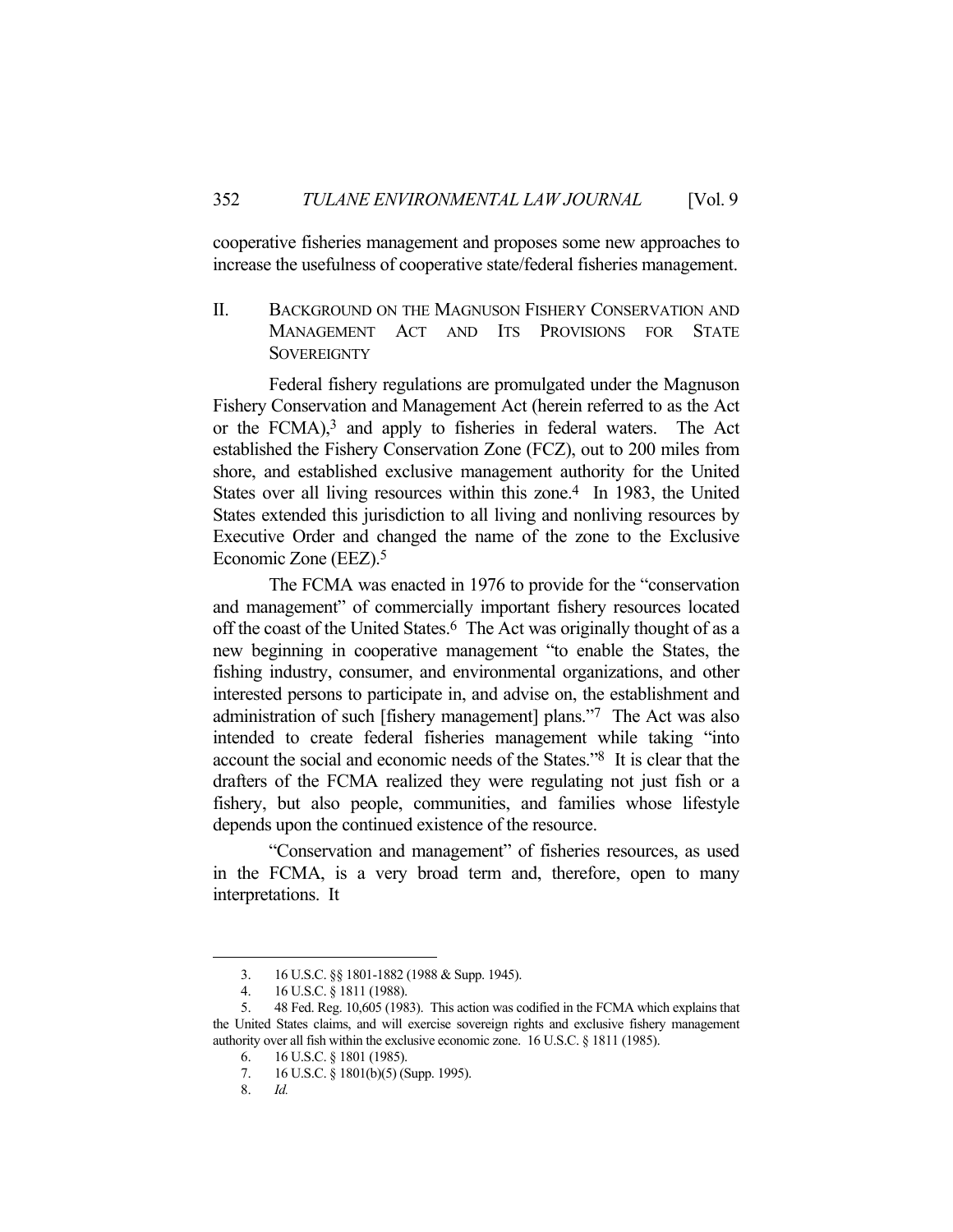refers to all of the rules, regulations, conditions, methods, and other measures (A) which are required to rebuild, restore, and maintain, and which are useful in rebuilding, restoring, or maintaining, any fishery resource and the marine environment; and (B) which are designed to assure that—(i) a supply of food and other products may be taken, and that recreational benefits may be obtained, on a continuing basis; (ii) irreversible or long-term adverse effects on fishery resources and the marine environment are avoided; and (iii) there will be a multiplicity of options available with respect to future uses of these resources.9

This broad characterization of the phrase makes it susceptible to a variety of powerful interpretations in many of the current fisheries controversies where jurisdictional boundaries, political power and autonomy, and revenue are at stake. Therefore, the current use of the phrase is left to the interpretation of each stakeholder in the resource management for his/her own purposes.

 Congress clearly acknowledged that the original passage of the FCMA was in response to a crisis in fisheries due to "increased fishing pressure and . . . the inadequacy of fishery conservation and management practices and controls."10 However, in 1976 all the blame for stock depletion was put on foreign fishing fleets which were generally larger and more modern than the U.S. fishing fleets and, therefore, were having a heavier impact on domestic fisheries resources than the domestic fleets.<sup>11</sup> These foreign fleets were able to fish close to U.S. shores because at the time the nation's sovereign boundaries extended only twelve miles out to sea, in accordance with international convention at that time. With the foreign boogie-man to blame, the congressional hearings on the FCMA are filled with nationalistic rhetoric and great concern for the United States' sovereign rights to fish, as well as concern for other natural resources, in the newly claimed Fisheries Conservation Zone  $(FCZ)$  extending 200 miles out to sea.<sup>12</sup> As a result of the enactment of the FCMA, foreign fishing in near U.S. waters decreased

<sup>9. 16</sup> U.S.C. § 1802(2) (1988).

 <sup>10. 16</sup> U.S.C. § 1801(a)(2) (1988).

 <sup>11. 16</sup> U.S.C. § 1801 (1988).

 <sup>12.</sup> *Hearing Report on the Authorization of the Magnuson Fisheries Conservation and Management Act*, 97th Cong., 2d Sess. (1975).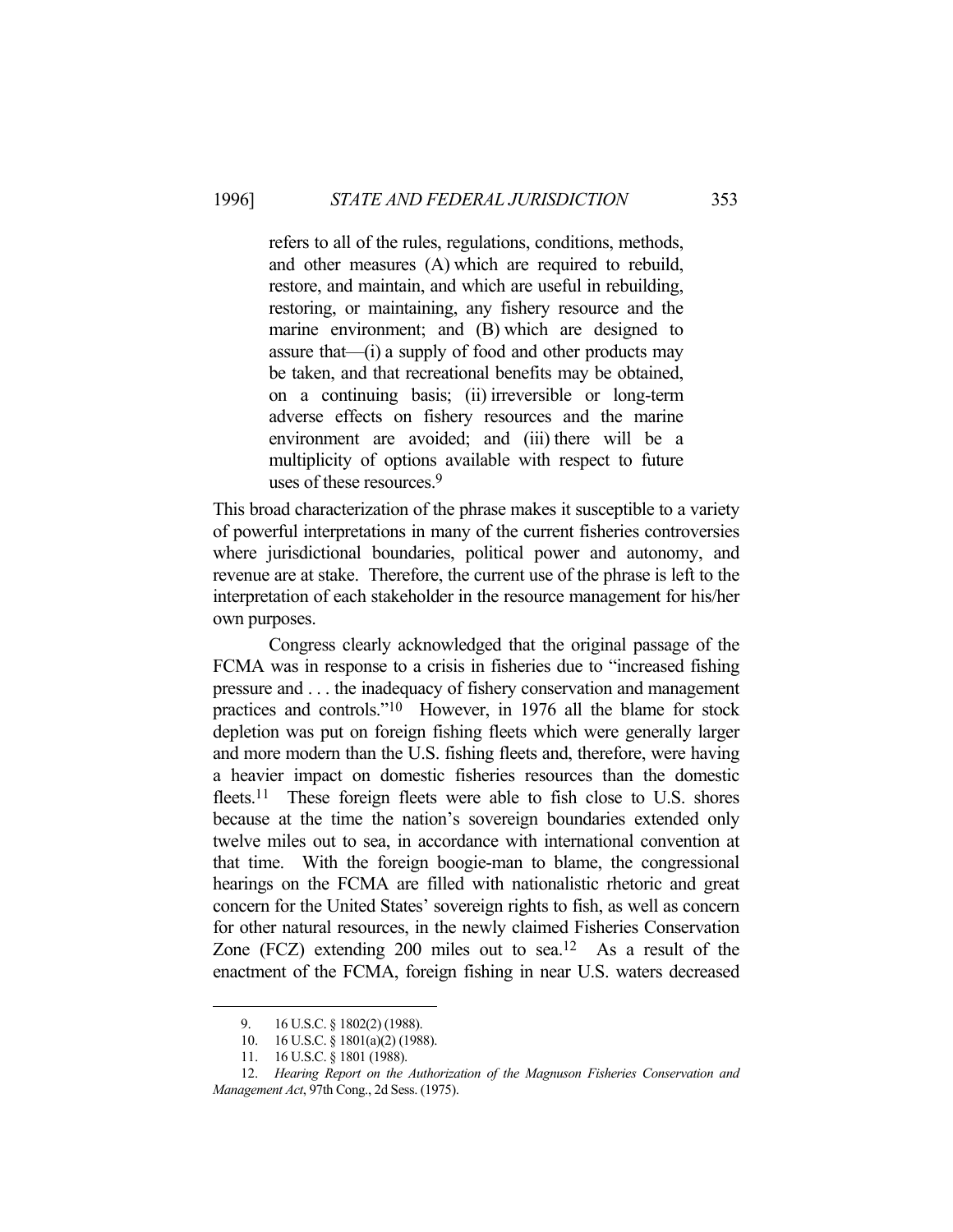drastically.13 However, because the FCMA debates concentrated on the threat of foreign fishing interests, there was little regard at that time for potential inter-jurisdictional fishery management conflicts between the states, or between the states and the new federal fishery management regime being created. Therefore, the development of federal/state cooperative management of interjurisdictional fisheries has been slow in coming.

 While it is true that as a result of the FCMA the foreign user of U.S. fisheries resources is no longer a threat, now commercial fishing stock depletions are a serious domestic problem. At the time of the passage of the FMCA, Congress stated two findings that are especially relevant to the issues facing fisheries management today: First, that fisheries resources must be placed under management before they become overfished and, second, that a national fisheries management program is necessary. It is that national program, meant to assure the renewability of our fishery resources, that presently needs clarification and redirection in the manner discussed below.

 The regulatory scheme mandated by Congress under the FCMA combines the efforts and experience of all groups to be affected by fisheries management. It was thought that including members of the fisheries industries, scientists, and state and federal policy makers in the formulation process would ensure "that those who knew most about the fisheries [would be] involved in designing sound fishery management practices."14 The FCMA "establish[ed] Regional Fishery Management Councils to exercise sound judgment in the stewardship of fishery resources through the preparation, monitoring, and revision of such [fishery management] plans"15 created with the participation of "the States, the fishing industry, consumer and environmental organizations, and other interested persons."16 From its inception, then, the FCMA intended for there to be State input into federal fishery management plans (FMPs). In addition, there are required public hearings to allow public input into potential fishery management plans.17

 <sup>13.</sup> *Oversight Report on the Magnuson Fishery Conservation and Management Act of 1976*, 97th Cong., 1st Sess. (1974).

 <sup>14. 16</sup> U.S.C. § 1852(b)(1) (1988).

 <sup>15. 16</sup> U.S.C.A. § 1801(b)(5) (Supp. 1995).

 <sup>16.</sup> *Id.*

 <sup>17. 16</sup> U.S.C. § 1852(j) (1988).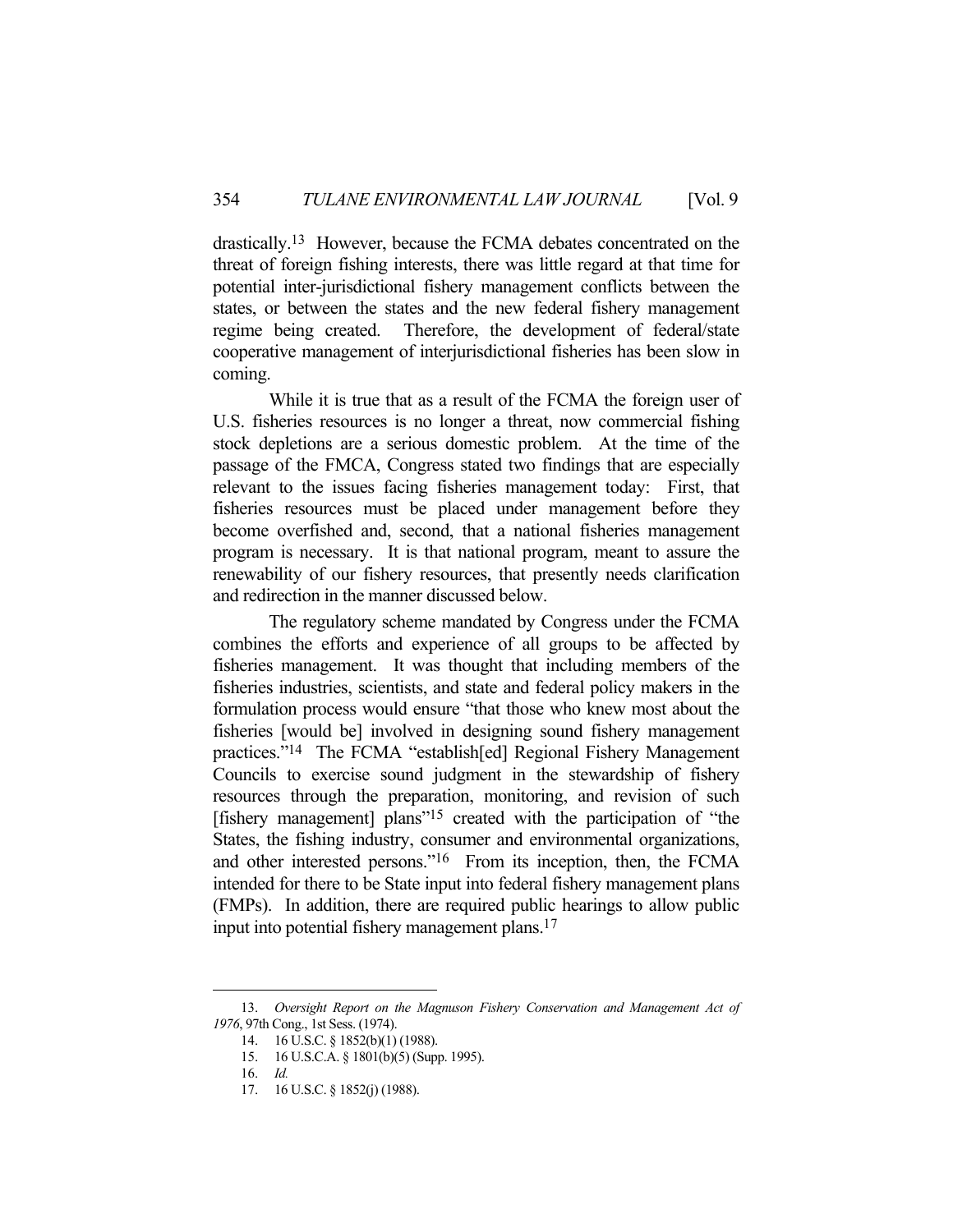The eight Regional Fishery Management Councils are responsible for preparing, monitoring, and revising management plans for all fisheries within the EEZ.18 All FMPs "shall contain the conservation and management measures, applicable to foreign fishing and fishing by vessels of the United States, which are . . . necessary and appropriate for the conservation and management of the fishery"19 and "consistent with the national standards, the other provisions of this chapter . . . and any other applicable law."20 The national standards referred to are very important guidelines created by Congress to guide the Councils in their fisheries decision-making processes to assure that FMPs are not bereft of direct congressional intent. There are seven national standards for FMPs:

> (1) Conservation and management measures shall prevent overfishing while achieving, on a continuing basis, the optimum yield from each fishery for the United States' fishing industry; (2) Conservation and management measures shall be based upon the best scientific information available; (3) To the extent practicable, an individual stock of fish shall be managed as a unit throughout its range, and interrelated stocks of fish shall be managed as a unit or in close coordination; (4) Conservation and management measures shall not discriminate between residents of different States. If it becomes necessary to allocate or assign fishing privileges among various United States fishermen, such allocation shall be (A) fair and equitable to all such fishermen; (B) reasonably calculated to promote conservation; and (C) carried out in such manner that no particular individual, corporation, or other entity acquires an excessive share of such privileges; (5) Conservation and management measures shall, where practicable, promote efficiency in the utilization of fishery resources; except that no such measure shall have economic allocation as its sole purpose; (6) Conservation and management measures shall take into account and allow for variations among, and contingencies in, fisheries, fishery resources, and catches; (7) Conservation and management measures

 <sup>18. 16</sup> U.S.C. § 1852(a) (1988).

 <sup>19. 16</sup> U.S.C.A. § 1853 (a)(1)(C) (Supp. 1995).

 <sup>20.</sup> *Id.*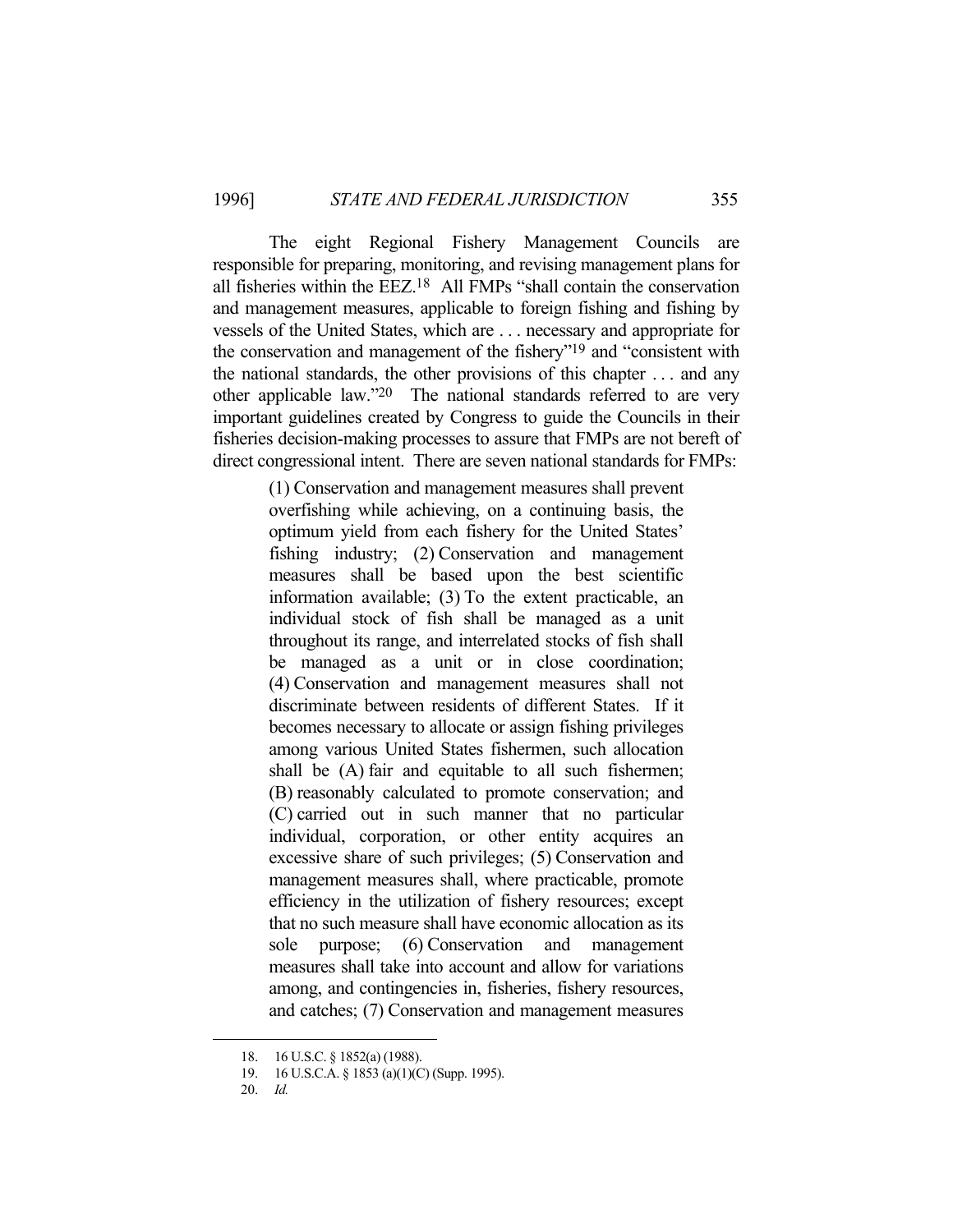shall, where practicable, minimize costs and avoid unnecessary duplication.21

 Responsibility for reviewing and approving fishery management plans prepared by the Regional Councils to assure their compliance with the national standards and other relevant laws falls to the Secretary of Commerce.22 At this point of review, the Secretary of Commerce is authorized to accept and implement, partially accept, or reject fishery management plans based upon their compliance with the national standards as stated above.<sup>23</sup> The Secretary, through the National Oceanic and Atmospheric Administration (NOAA), is also responsible for the promulgation of the federal regulations necessary to implement the FMPs.24 All regulations promulgated must not be found to be arbitrary and capricious and must follow the guidelines established by the National Standards in the FCMA, as noted *supra*. 25

 In addition to working with Council-derived FMPs and amendments to those FMPs, the Secretary of Commerce has limited authority to take "emergency actions."26 The Secretary may promulgate emergency regulations to implement a fishery management plan or to amend an FMP if it is found that a fishery management "emergency" exists.27 It is unclear exactly what Congress intended "emergency" to mean in these situations. However, an emergency regulation may address the success or failure of the economic viability or biology of a fishery resource. For instance, the Gulf of Mexico Fishery Management Council implemented an emergency rule which reopened the red snapper fishery for additional catch above the optimum yield when the quota had been fulfilled in only fifty-three days. "This rule was implemented to alleviate economic and social upheavals that occurred as a result of the 1992 red snapper commercial quota being rapidly filled."28 Therefore, emergency action can supersede biology-based decisions on the basis of pure economics. The emergency regulations may remain in effect up to

<sup>21. 16</sup> U.S.C. § 1851(a)(1)-(7) (1988).

 <sup>22. 16</sup> U.S.C. § 1853(c) (1988).

 <sup>23. 16</sup> U.S.C. § 1854(a)(1)(A) (Supp. 1995).

 <sup>24. 16</sup> U.S.C. § 1853 (1988).

 <sup>25. 16</sup> U.S.C. §§ 1851(b), 1854 (1988).

 <sup>26. 16</sup> U.S.C. § 1855(c) (Supp. 1995).

 <sup>27. 16</sup> U.S.C. §§ 1855(c)(1), 1855(c)(2) (Supp. 1995).

 <sup>28.</sup> GULF OF MEXICO FISHERY MANAGEMENT COUNCIL. AN AMENDMENT 6 TO THE GULF OF MEXICO REEF FISH FISHERY MANAGEMENT PLAN FOR THE REEF FISH RESOURCES OF THE GULF OF MEXICO 3 (1993).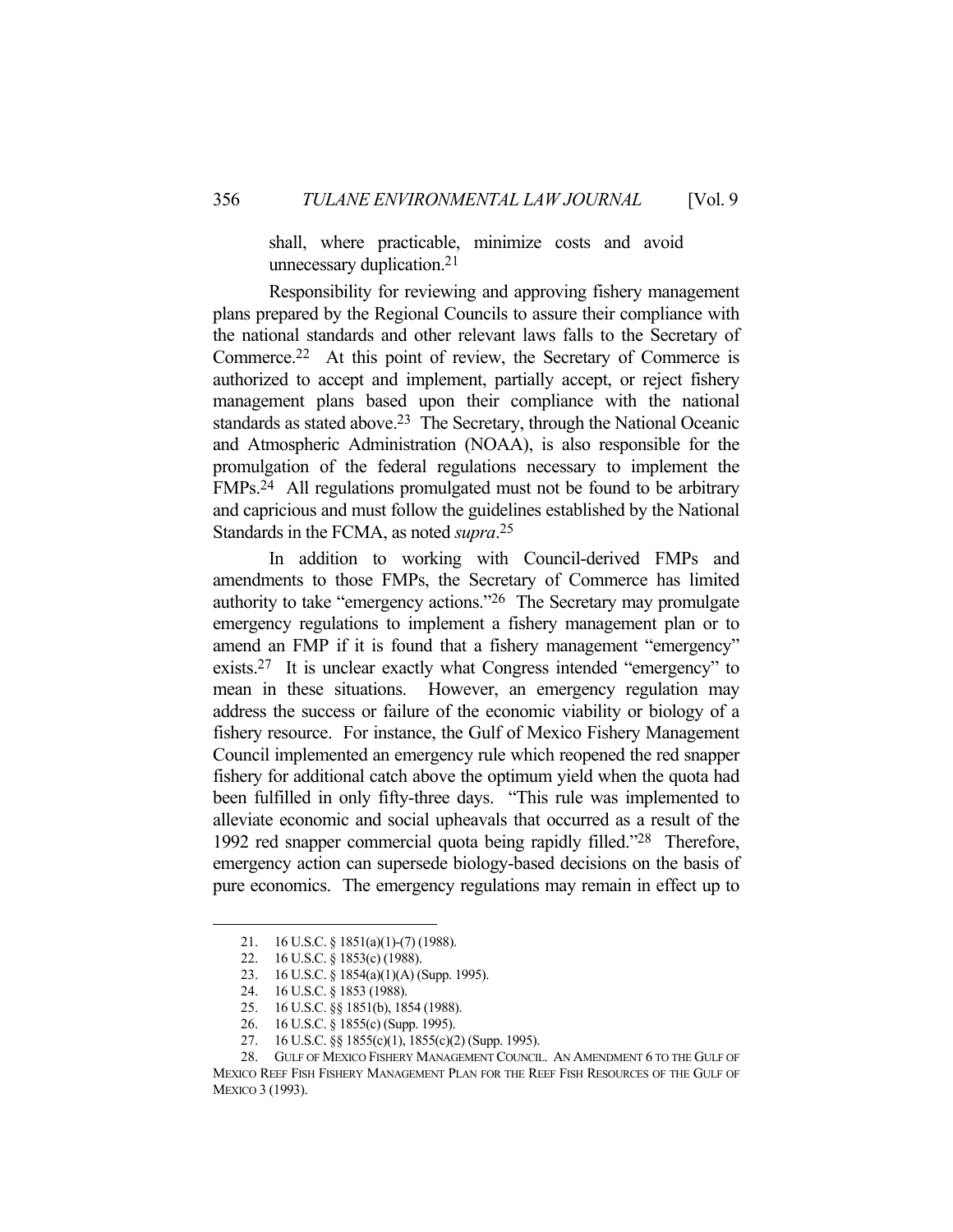90 days, with the approval of the affected fishery management council, and may also be expanded, again with the council's approval.29 The emergency power may be used where the regulations created by a Council are found to be arbitrary and capricious at an administrative hearing.

 Each state regulates its own territorial commercial fisheries (and tends to like this arrangement). These regulations are done in a variety of ways, by a variety of state entities. Any networking between states on fishery management issues must be carefully done to match the responsible agencies and parties with one another. State fishery regulations are promulgated by each state and apply to fisheries that occur in the state's internal and coastal waters and territorial sea, out to the boundary between the territorial sea and federal waters. The boundary is set at three miles from the low tide line for all states except Florida and Texas where it is three leagues, or nine miles, from the low tide line.30 Often the laws and regulations promulgated by the states mimic FCMA "conservation and manage" language, although there is no requirement that they do so. $31$  From the territorial sea boundary out to the 200-mile mark, the federal government exercises jurisdiction over federal fisheries. In this manner, fishery regulations are divided and defined by the jurisdiction they cover, not by the fishery they purport to manage.

 In some limited circumstances, the FCMA allows the Secretary of Commerce to assume regulatory control over a fishery within state waters, though never in a state's internal waters.<sup>32</sup> The language of the Act begins by maintaining the states' jurisdictional autonomy: "Except as provided in subsection (b) of this section, nothing in this chapter shall be construed as extending or diminishing the jurisdiction or authority of

 <sup>29. 16</sup> U.S.C. § 1855(e)(3)(B) (1988).

 <sup>30.</sup> *See* Submerged Lands Act, ch. 65, Title II, § 3, 67 Stat. 30 (1953) codified at 43 U.S.C. § 1301-1315 (1988). This Act solidified a state's sovereign rights to these resources in the coastal and territorial sea area. *Id.* § 1311 (a).

 <sup>31.</sup> For instance, in North Carolina the commercial fisheries are managed by the North Carolina Department of Environment, Health and Natural Resources, Division of Marine Fisheries. The regulations are found in Title 15A of the North Carolina Administrative Code. Each fishery has its own set of regulations and standards designed "to carry out, in part, the duty of the Division of Marine Fisheries to maintain, preserve, protect, and develop all the marine and estuarine resources of the State. N.C.ADMIN.CODE tit. 15A, r. 3H.0002 (Nov. 1989)."

 <sup>32. 16</sup> U.S.C. § 1856(b) (Supp. 1995).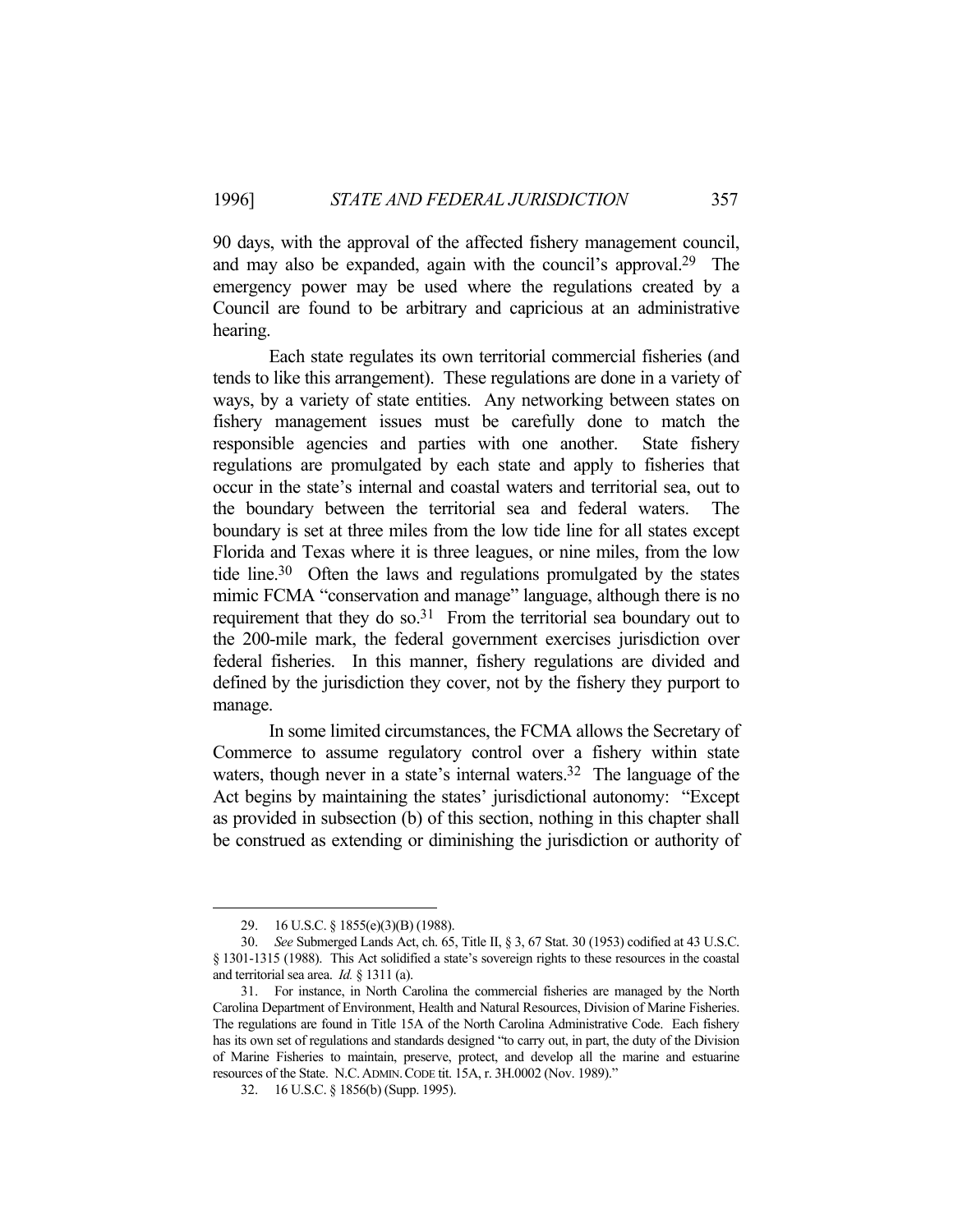any state within its boundaries."33 However, section (b) outlines the exception:

(1) If the Secretary finds, after notice and an opportunity for a hearing in accordance with section 554 of Title 5, that— $(A)$  the fishing in a fishery, which is covered by a fishery management plan implemented under this chapter, is engaged in predominantly within the exclusive economic zone and beyond such zone; and (B) any State has taken any action, or omitted to take any action, the results of which will *substantially and adversely* affect the carrying out of such fishery management plan; the Secretary shall promptly notify such State and the appropriate Council of such finding and of his intention to regulate the applicable fishery within the boundaries of such State (other than its internal waters), pursuant to such fishery management plan and the regulations promulgated to implement such plan . . . (4) For purposes of this subsection—(B) the phrase "internal waters of a State" means all waters within the boundaries of a State except those seaward of the baseline from which the territorial sea is measured.34

It appears from the language above that if there were state regulations "substantially interfering" with the "conservation and management" of federally regulated fishery under the FCMA, there would be grounds for federal preemption of whatever that state's action, or omission, might be. Note that the type of state action or omission is not specified. Rather, the FCMA states only that if such a finding of "substantial interference" is determined, then the Secretary has the authority to regulate the affected fishery within the state's territorial waters in a manner consistent with FMCA National Standard-based fishery management plans.

 The National Oceanic and Atmospheric Administration has created guidelines for a further understanding of this section of the FCMA contained in the Code of Federal Regulations (CFR). These guidelines clarify the meaning of key terms used in section 1856 making it possible to attempt to ascertain when section 1856 would be applicable to a particular state/federal fishery management dispute.

 <sup>33. 16</sup> U.S.C. § 1856(a)(1) (1988).

 <sup>34. 16</sup> U.S.C. §§ 1856(b), 1856 (c)(4)(B) (1988 & Supp. 1995) (emphasis added).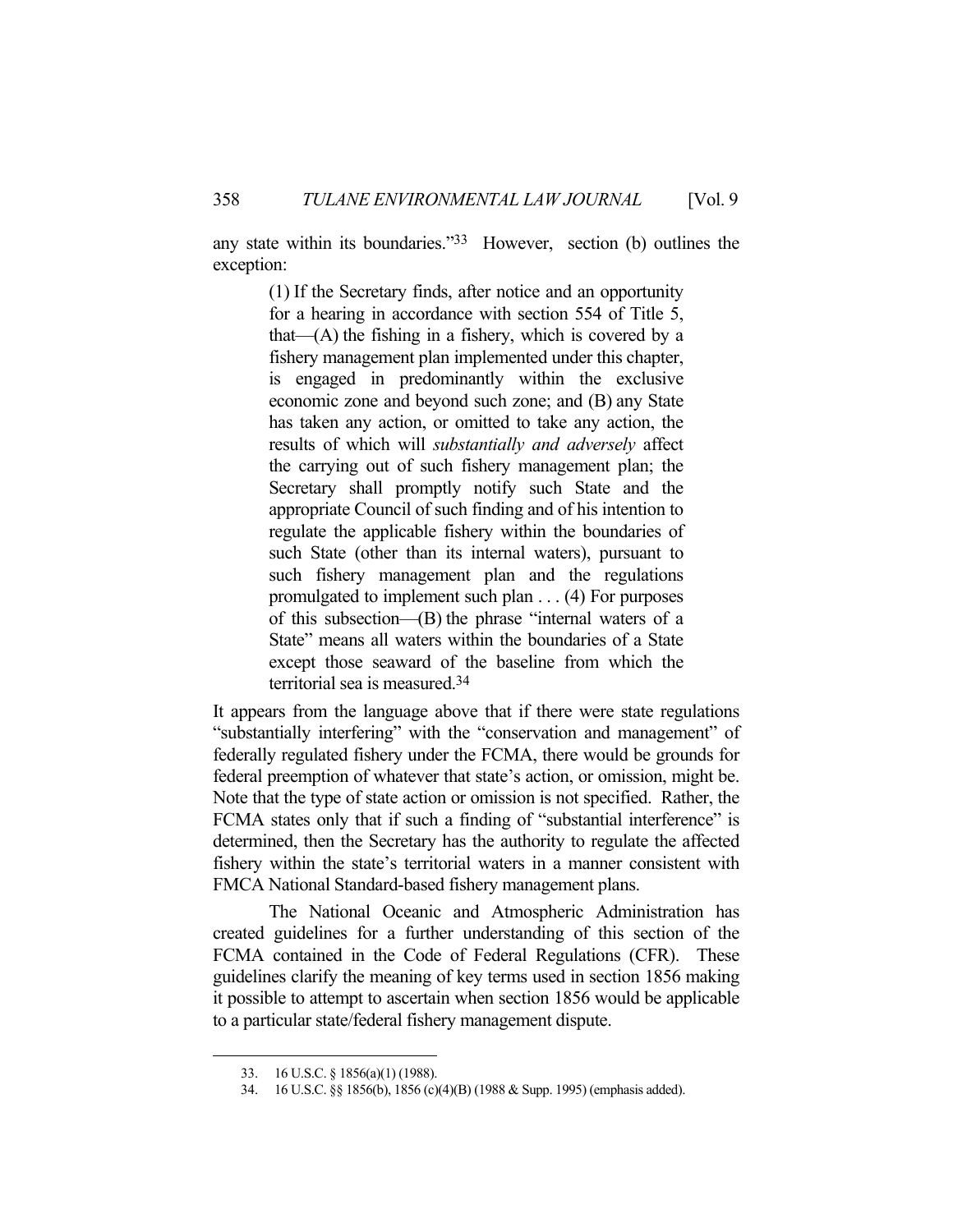*Predominately* means, with respect to fishing in a fishery, that more fishing on a stock or stocks of fish covered by the fishery management plan occurs, or would occur in the absence of regulations, within or beyond the EEZ than occurs in the aggregate within the boundaries of all States off the coasts of which the fishery is conducted.

 *State action or omission* that affects a fishery covered by a fishery management plan includes a State's statutes, conservation and management regulations, judicial decision, policies, and enforcement practices, or the lack thereof.

 *Substantially (affects)* means, with respect to whether a State's action or omission will substantially affect the carrying out of a fishery management plan (FMP) for a fishery, that those effects are important or material, or considerable in degree. The effects of a State's action or omission for purposes of this definition include effects upon (1) The achievement of the FMP's goals or objectives for the fishery; (2) The achievement of optimum yield from the fishery on a continuing basis; (3) The attainment of the national standards for fishery conservation and management [as noted above] . . . and compliance with other applicable law; or (4) The enforcement of regulations implementing the FMP.35

In addition, the regulations state that factual findings for federal preemption in a situation such as is described in section 1856 can be determined by the substantiality of relevant effects on the EEZ fishery as evidenced by the "magnitude of such actual or potential effects" which are determined to be relevant.<sup>36</sup> Relevancy can be determined by examining

> various factors, including but not limited to, the proportion of the fishery (stock or stocks of fish and fishing for such stocks) that is subject to the effects of a particular State's action or omission, the characteristics and status (including migratory pattern and biological condition) of the stock or stocks of fish in the fishery, and

 <sup>35. 50</sup> C.F.R. § 619.3 (1994).

 <sup>36. 50</sup> C.F.R. § 619.4(c) (1994).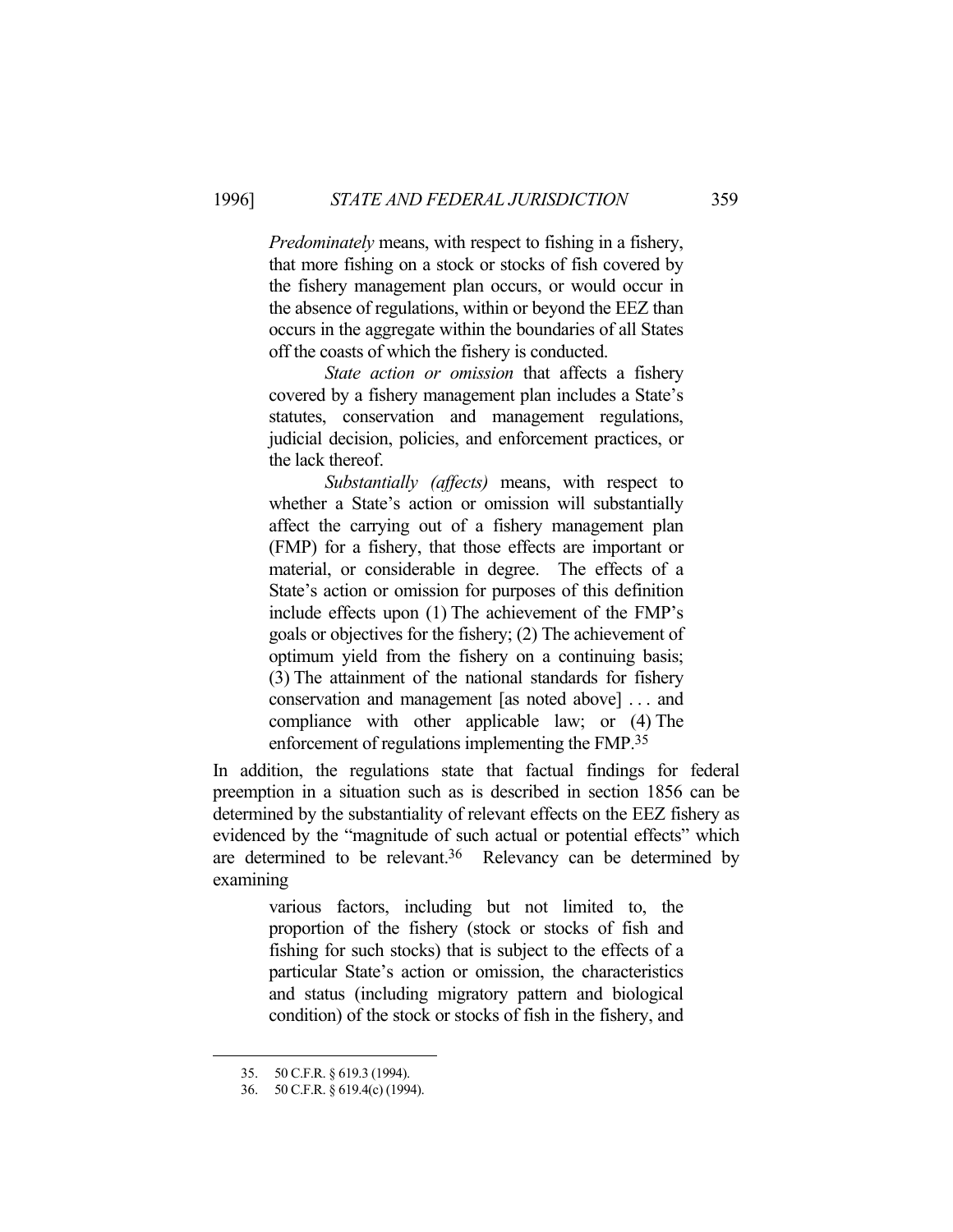the similarity or dissimilarity between the goals, objectives, or policies of the State's action or omission and the management goals or objectives specified in the FMP for the fishery or between the State and federal conservation and management measures of the fishery.37

 The language of section 1856 indicates a congressional intent to fully occupy the field of federal fisheries regulation. In addition, it shows a determination to preempt conflicting state regulations in federally regulated fisheries. In relation to state-regulated fisheries in state waters, this language indicates that Congress intended the FCMA to interfere only in those state actions that in some manner affected a federal fishery. However, the level of interference necessary to warrant a preemptive action, even with NOAA regulatory clarifications, is unclear. The courts have attempted to clarify the application of section 1856 by interpreting the FCMA in light of particular facts.

III. JUDICIAL INTERPRETATIONS OF FCMA SECTION 1856 AND CONSTITUTIONAL CONSIDERATIONS OF FEDERAL AND STATE JURISDICTIONAL FISHERY CONFLICTS

 Is there authority, statutory or judicial, for the federal government to assume regulatory control over state fisheries if a state regulation or omission in some way interferes with federal fishery regulatory intents? Section 1856 appears to indicate that there is. The FCMA specifically states that "nothing in this chapter shall be construed as extending or diminishing the jurisdiction or authority of any State within its boundaries."38 In *Anderson Seafoods, Inc. v. Graham*39 the court stated, "Congress's reservation of state authority to regulate fishing [where it does not interfere with federal fisheries activities] indicates it did not intend complete preemption [by the FCMA]."40

 There are some clearly delineated separations of federal/state fisheries regulatory powers. Except for some specific areas described in the Act, "a State may not directly or indirectly regulate any fishing vessel outside its boundaries, unless the vessel is registered under the law of that

 <sup>37. 50</sup> C.F.R. § 619.4(2)(c) (1994).

 <sup>38. 16</sup> U.S.C. § 1856 (a)(1) (1988).

 <sup>39. 529</sup> F. Supp. 512 (1982).

 <sup>40.</sup> *Id.* at 514; *see* People v. Weeren, 607 P.2d 1279 (Cal. 1980), *cert. denied*, 449 U.S. 839 (1980).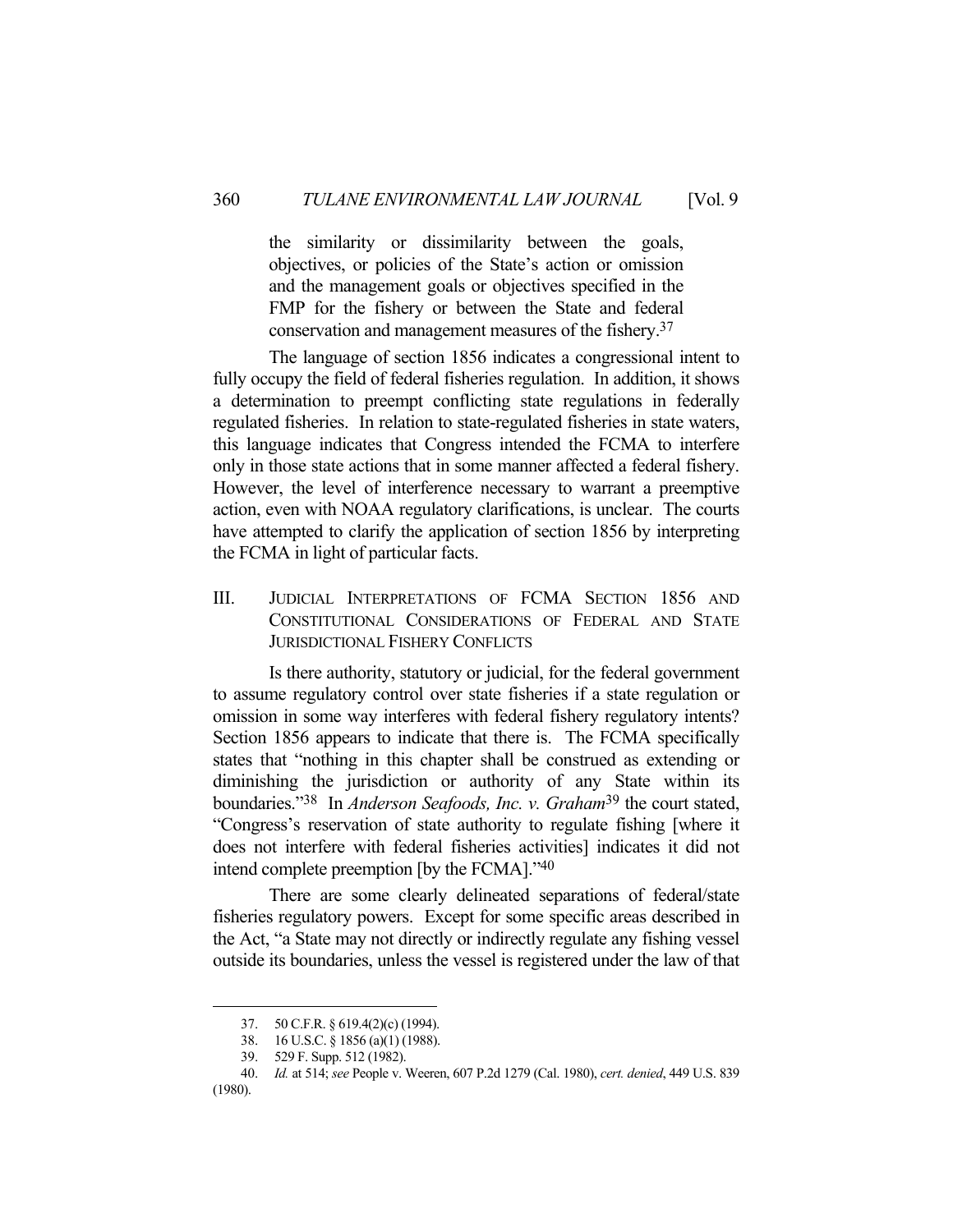State."41 Although states can still regulate their state-registered vessels in federal waters, that is merely an extension of jurisdiction over the person and the vessel as a person. The language in the FCMA, which is a codification of the 1941 *Skiriotes v. Florida*42 decision, implies that there is to be no jurisdictional overlap between actual state and federal *fishery* regulatory actions. In fact, in the 20 years since the Magnuson Act was passed, a biological and economic reality has developed in which marine fishery regulatory actions are "a shared jurisdictional effort. The states have an important role to play and have had an important role the play in management of fishery resources for many, many years; they were around before the Federal Government got involved in fisheries management."43 Through section I of the FCMA, Congress acknowledged this need for cooperative management, and the Act was designed to help develop it.44

 Section 1856 of the FCMA provides a built-in preemption of a state's fishery regulatory scheme, and perhaps any other regulatory scheme, that substantially interferes with a federally regulated EEZ commercial fishery. An explanation of the preservation of this authority was attempted in congressional hearings concerning the authorization of the Act:

> Under United States law, the biological resources within the territorial sea of the United States (i.e., out to 3 miles) are the management responsibility of the adjacent several States of the Union. Whatever regulation of both fishermen and fish harvest, what occurs in this area is as

 <sup>41. 16</sup> U.S.C. § 1856 (a)(3) (1988).

 <sup>42. 313</sup> U.S. 69 (1941). *See also* State v. Hayes, 603 A.2d 869 (Me. 1992) (citing State v. Lauriat, 561 A.2d 496 (Me. 1989) (holding that states can regulate fishing vessels registered in their states outside territorial waters as reserved in the letter of the FCMA)).

 <sup>43.</sup> *Hearing on the Reauthorization of the Magnuson Fishery Conservation and Management Act*, 103rd Cong., 2d Sess., 28 (1995) (quoting Larry Simpson, Director, Gulf States Marine Fisheries Committee).

 <sup>44.</sup> *See* 16 U.S.C. § 1801 (b)(5) (Supp. 1995) in which Congress established Regional Fishery Management Councils to prepare fishery management plans "under circumstances (A) which will enable the States, the fishing industry, consumer and environmental organizations, and other interested persons to participate in and advise on, the establishment and administration of such plans, and (B) which take into account the social and economic needs of the States." *See also* 16 U.S.C. § 1854(f) (Supp. 1995).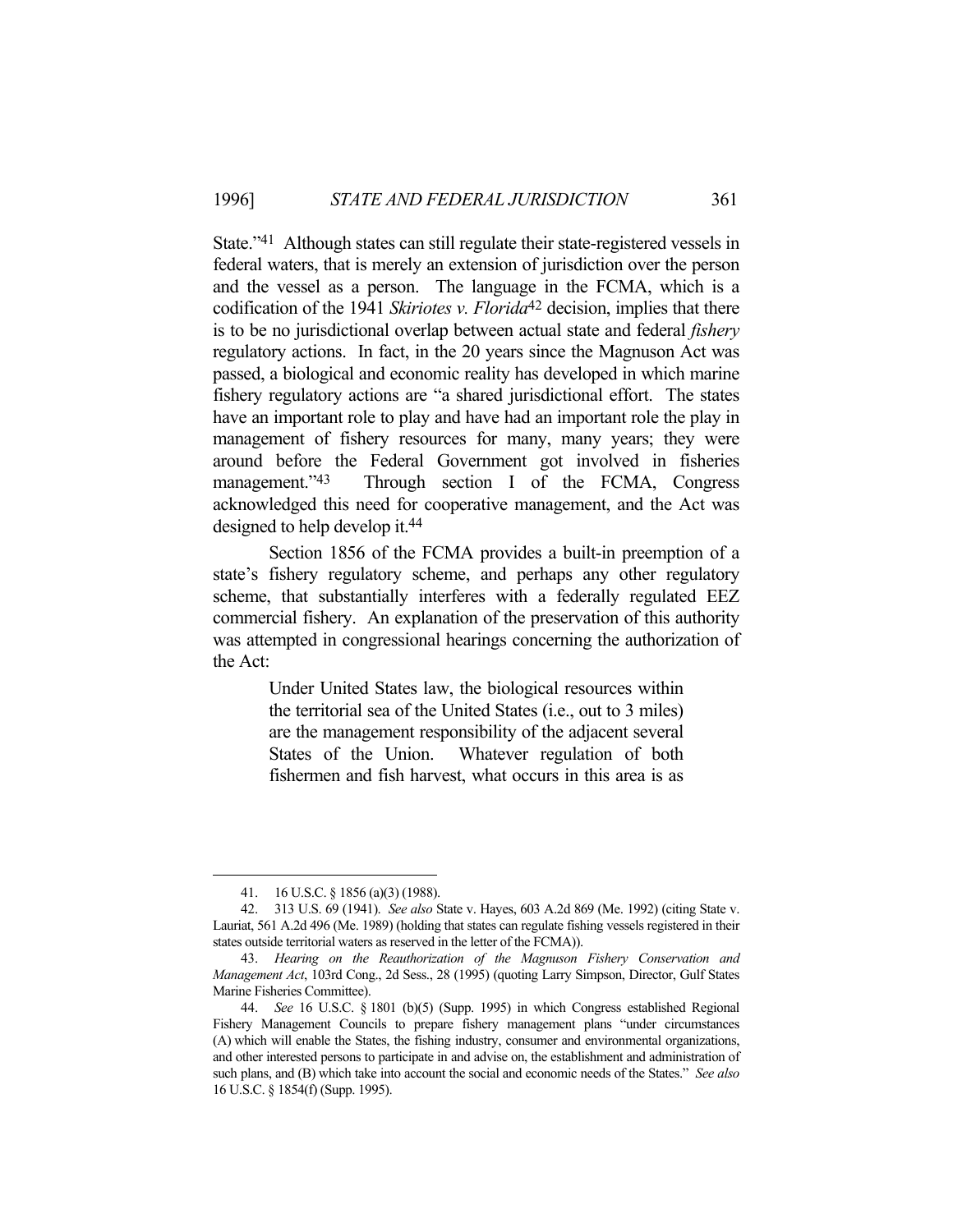deemed necessary and appropriate by each concerned State.45

However, this statement does little to clarify *why* a state was allowed to maintain autonomy over state fisheries resources while other natural resources located wholly within a state's boundaries, such as coal, were taken over by federal regulation. The basis for this preservation of powers may be found in the Submerged Lands Act which clearly codified jurisdiction over natural resources in the territorial sea as under the autonomy of the states.46 However, in the interests of the country's health and economic good, the FCMA could have claimed the natural resource of the fisheries for all citizens, coastal and noncoastal, and therefore specifically preempted state fisheries regulations. As with many natural resources in the United States, the pursuit of fisheries stock contributes economic and nutritional benefits to the Nation as a whole.47 The issue of why federal assumption of states' fisheries was not initially done may be a simple federalism problem. Or perhaps the answer lies in the fact that when the passage of the FCMA was being debated, there was more concern for the United States' jurisdiction over fisheries at risk of depredation by foreign fleets, and less interest in American fleets. Therefore, the preservation of the states' sovereignty may have been merely a conveniently overlooked aspect of the Act. Or perhaps the answer is more complex and lies in our national maritime history, which is in itself a fascinating subject, but would be addressed in a paper of its own. Suffice it to say that there is now an artificial jurisdictional boundary that divides fishery stocks and makes regulation based upon the biology of those fisheries difficult if not impossible.

 Although the idea of this jurisdictionally based preemptive strike was born in the FCMA, the application of preemption clauses is accomplished in the courts. The courts' interpretation of that jurisdictional boundary appears to be entirely dependent upon the letter of the FCMA. "Even judges and commentators ordinarily hesitant about federal judicial intervention into legislative choice tend to support a relatively active role for the federal judiciary when the centrifugal, isolating or hostile forces of localism are manifested in state

 <sup>45.</sup> H.R. REP. NO. 445, 94th Cong., 2d Sess., at 29 (1976), *reprinted in* 1976 U.S.C.C.A.N. 593, 602.

 <sup>46. 43</sup> U.S.C. § 1311(a) (1988).

 <sup>47. 16</sup> U.S.C. § 1801 (1988).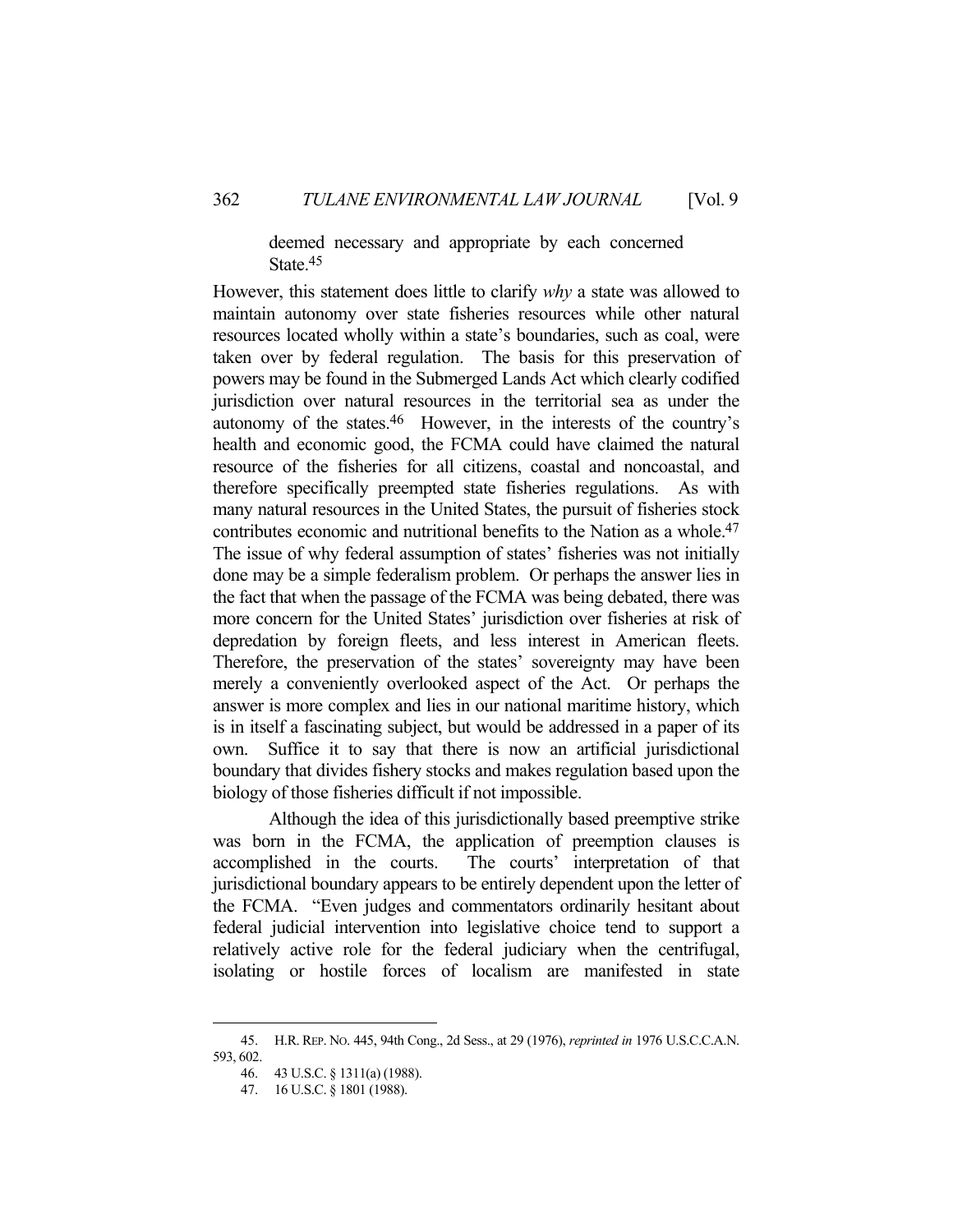legislation."48 In light of the recognized importance of the resource to the country as a whole, it is remarkable that the federal regulatory scheme created to manage and conserve the resource maintains states' autonomy over that same resource in state waters at all.

In *State v. F/V Baranof*,<sup>49</sup> the court found that the FCMA did not preempt a state regulation of king crab in the FCZ because no federally created FMPs existed for king crab at the time the state regulation was promulgated.50 Since the court found that the federal FMP incorporated all the state's regulations, preemption would actually frustrate the cooperative purposes of the FCMA.51 Yet, how does a court determine supremacy when a state tries to regulate in an area previously occupied by a federally promulgated FMP? In *Southeastern Fisheries Ass'n, Inc. v. Chiles*, 52 the State of Florida attempted to apply Florida landing regulations to the harvest of Spanish mackerel that occurred outside Florida territorial waters. Although the court remanded the case for additional factual findings, it gives a very clear synopsis of how preemption works in fisheries cases brought under the FCMA.53

> There are several ways in which Congress can preempt state regulation in a given area. The question of preemption requires an examination of congressional intent, most easily ascertained when Congress explicitly defines the extent to which federal law preempts state law. *Schneidewind v. ANR Pipeline Co.*, 485 U.S. 293, 299, 108 S. Ct. 1145, 1150, 99 L.Ed.2d 316 (1988). Absent explicit statutory language, however, courts may infer congressional intent to occupy a given field to the exclusion of state law "where the pervasiveness of the

 <sup>48.</sup> LAURENCE H. TRIBE, AMERICAN CONSTITUTIONAL LAW § 6-1, at 401 (2d ed. 1988) (quoting Ernest J. Brown, *The Open Economy: Justice Frankfurter and the Position of the Judiciary*, 67 YALE L.J. 219, 220 (1957).

 <sup>49. 677</sup> P.2d 1245 (Alaska 1984), *cert. denied*, 469 U.S. 823 (1984).

 <sup>50.</sup> *Id.* at 1251.

 <sup>51.</sup> *Id.* at 1250.

 <sup>52. 979</sup> F.2d 1504 (11th Cir. 1992).

 <sup>53.</sup> *Id.* at 1509. Landing laws are those state regulations that govern the "landing," or unloading and, usually, sale and/or processing, of catch. There has been some controversy as to the validity of these state laws when they apply to federal waters fisheries. However, it is generally now accepted that preemption will occur only where the state landing law is determined to be in conflict with a federal regulation. *See* Livings v. Davis, 465 So. 2d 507 (Fla. 1985) (upholding Florida landing law because it did not specifically conflict with a federal fishery regulation and therefore there were no grounds for preemption under the FCMA).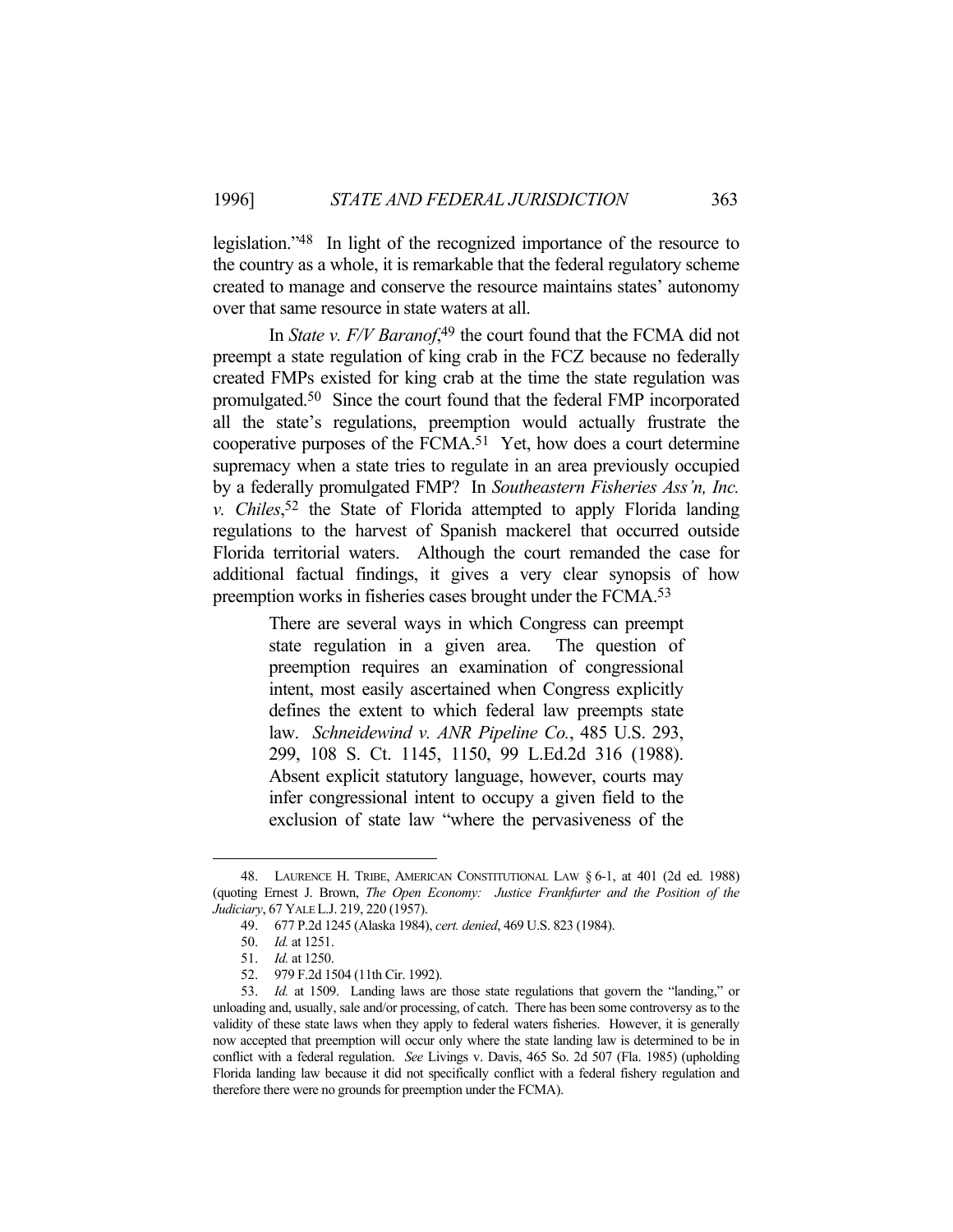federal regulation precludes supplementation by the States, where the federal interest in the field is sufficiently dominant, or where 'the object sought to be obtained by the federal law and the character of obligations imposed by it . . . reveal the same purpose.'" *Id.* at 299-300, 108 S. Ct. at 1150 (quoting *Rice v. Santa Fe Elevator Corp.,* 331 U.S. 218, 230, 67 S. Ct. 1146, 1152, 91 L.Ed. 1447 (1947)). If such intent cannot be implied because the congressional scheme has not entirely displaced state regulation in a particular field, state law is nevertheless preempted when it actually conflicts with federal law. *Id.* 485 U.S. at 300, 108 S. Ct. at 1150. A conflict will be found when it is impossible to comply with both state and federal law, *Florida Lime & Avocado Growers, Inc. v. Paul,* 373 U.S. 132, 142-43, 83 S. Ct. 1210, 1217, 10 L.Ed. 2d 248 (1963), or "where the state law stands as an obstacle to the accomplishment of the full purposes and objectives of Congress," *Silkwood v. Kerr-McGee Corp.*, 464 U.S. 238, 248, 104 S. Ct. 615, 621, 78 L.Ed.2d 443  $(1984).54$ 

The court went on to note that it was clear from the language in the FCMA that the federal government intended to fully "occupy the field of fishery management within the EEZ."55 From this argument the result would appear to be that the Florida landing law could not be applied to Spanish mackerel fished in the EEZ if Spanish mackerel were managed under a federal FMP. Thus, difficulties in determining whether a particular Spanish mackerel was caught in federal waters or in state waters become administrative enforcement issues and are no longer jurisdictional conflict issues.

 Clearly the FCMA intended to leave some state fishery regulatory autonomy intact.56 In *Davrod Corp. v. Coates*, 57 the court held that the FCMA, as amended in 1983, did specifically exempt certain areas around

 <sup>54. 979</sup> F.2d at 1509.

 <sup>55.</sup> *Id.*; *see also* 16 U.S.C. §§ 1801(b)(4)-(5), (c)(3) (1988 & Supp. 1995); 16 U.S.C. § 1811 (a) (Supp. 1995).

 <sup>56.</sup> *See* State v. Sterling, 448 A.2d 785, 787 (R.I. 1982) (holding that a state can enforce her fishery regulations extraterritorially in the interest of preserving a nearby fishery if that "regulation [is] consistent with applicable federal laws"). *See also* United States v. Alaska, 422 U.S. 184, 198- 99 (1975).

 <sup>57. 971</sup> F.2d 778 (1st Cir. 1992).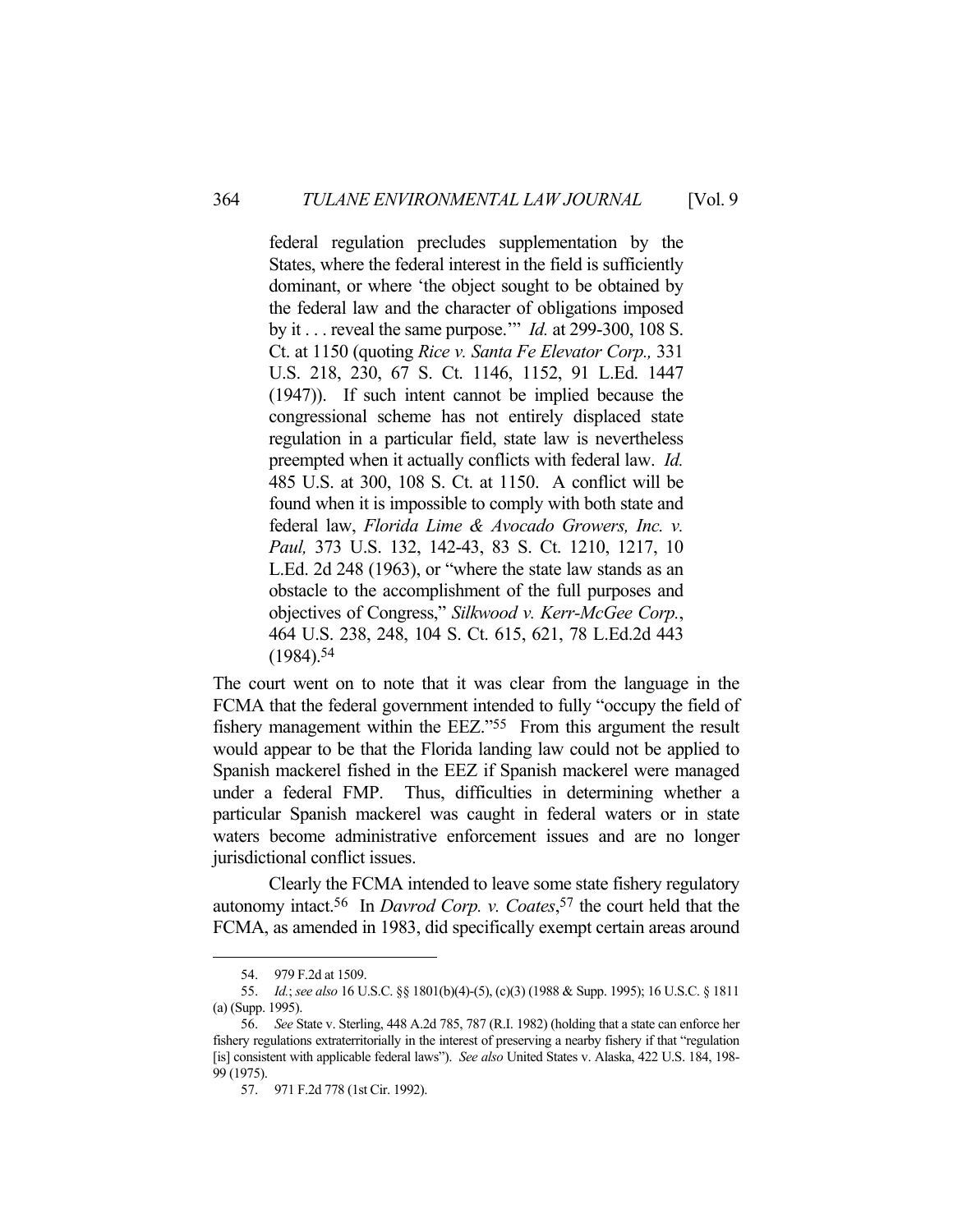Nantucket Sound from federal regulation and therefore, no federal preemption of state regulations applied in that area.58 In this case, the court was able to resolve the jurisdictional conflict by a very careful, strict reading of the FCMA as written. This case, however, brings up the interesting issue of other approaches to supremacy in fisheries regulations—the Commerce Clause. What if there were a state commercial fishery whose regulatory scheme, or lack of one, directly affected the biological, and therefore economic, successes of a federal commercial fishery? Some would say this was a user conflict. However, that is not the case due to jurisdictional questions raised by the separation of territorial waters and federal waters for fisheries management.

# **Case Study One: Supremacy of Federal Fishing Regulations Through the Commerce Clause—It may get the job done, but it isn't very cooperative.**

 Preemption is a constitutional power possessed by Congress to regulate, partially or wholly, a state's actions or the actions of the citizens within that state. Preemption involves direct congressional regulation of a states' political actions, powers and, in some instances, its citizens. These forms of congressional regulatory action were feared by the antifederalists. Preemption can consist of Congress taking over an area of regulation entirely, for example, setting a national speed limit. Or Congress may simply set national standards within a regulatory area and leave it to the states to come up with compliant regulations, which often occurs in the environmental field.

 *Davrod* has an excellent description of how a preemption argument under the Commerce Clause would be determined in a fishery issue. The court begins by noting that "[w]here Congress has not acted directly, nothing in the Commerce Clause explicitly prohibits the states from regulating interstate commerce."59 Nevertheless, the courts have developed the dormant commerce clause doctrine, one aspect of which holds that state statutes found to be an incidental burden on interstate trade are still in violation of the Commerce Clause.60 One test for this is the determination of whether "the burdens . . . on interstate trade are clearly excessive in relation to the putative local benefits."61 In *Davrod*

 <sup>58.</sup> *Id.* at 785-87.

 <sup>59.</sup> *Id.* at 787.

 <sup>60.</sup> Pike v. Bruce Church, Inc., 397 U.S. 137, 146 (1970).

 <sup>61.</sup> Maine v. Taylor, 477 U.S. 131, 138 (1986).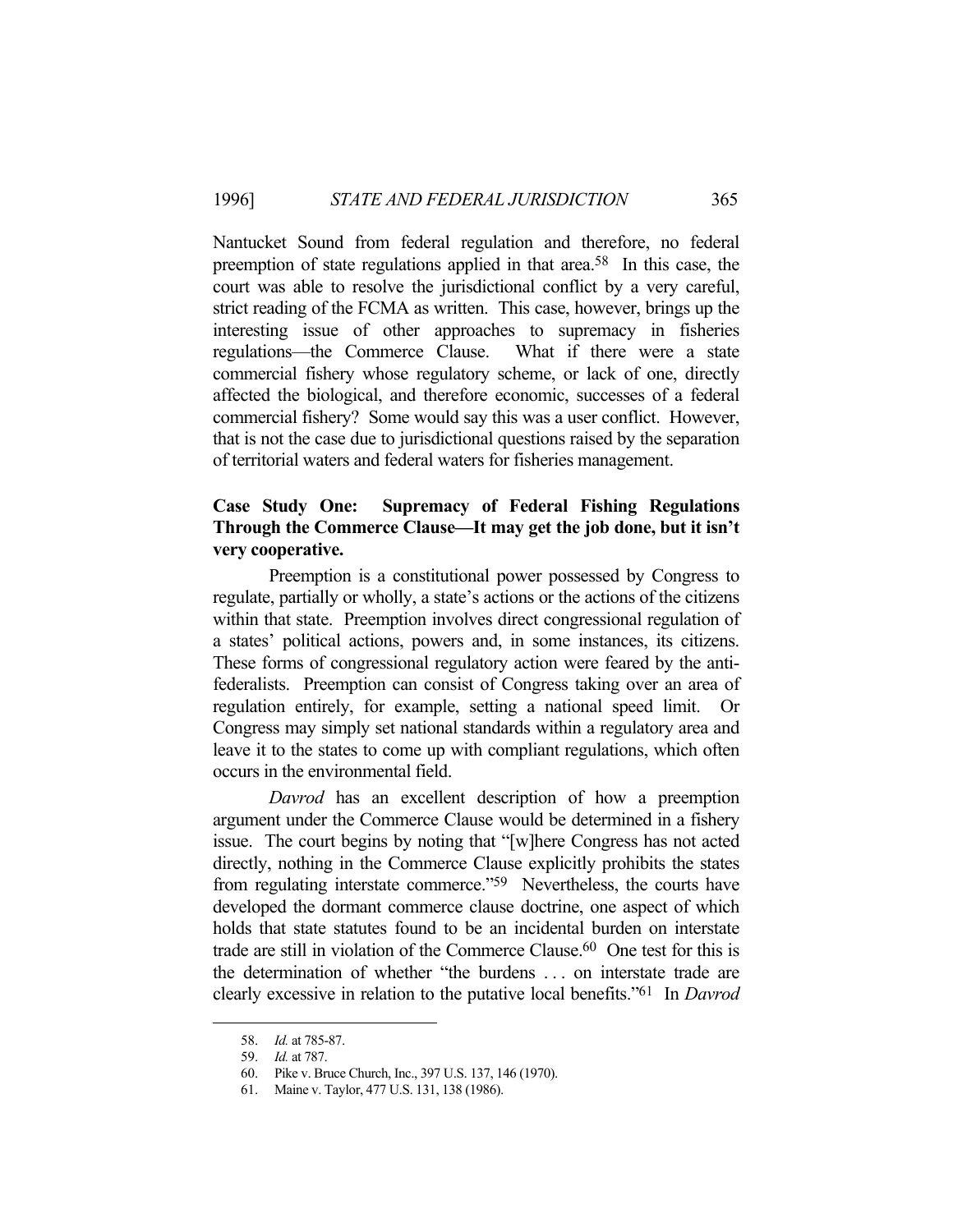the court found that a 90-foot limit on processing boat size was not "clearly excessive in relation to the putative local benefits" and therefore the argument that the limit created a commerce clause supremacy situation failed.62 However, the argument was raised, and may be raised again in other attempts to regulate fishery-related issues inside the territorial sea from the point of view of protecting and encouraging an EEZ fishery.

 For instance, suppose there were a commercial EEZ fishery, such as pink shrimp dependent upon state territorial waters for a nursery area. Then, what if there were a state commercial fishery whose regulatory scheme, or lack of one, directly affected the biological, and therefore economic, successes of that federal commercial fishery? Some would say this was simply a user conflict to be decided by the Council, although the Council does not have jurisdiction over state fisheries. So, how could this be resolved? The jurisdictional questions raised by the separation of territorial waters jurisdiction and federal waters jurisdiction in fisheries management make this a difficult situation. Suppose the federal regulatory action, or reaction, was a preemption of that state's fishery. This would eliminate the conflict between the state fishery and the federal fishery and perhaps also eliminate the danger that the state fishery would destroy the biological health and economic success of the EEZ fishery. The fact that the Act states that a state fishery can be taken over by the federal government regulators if the state regulations—or lack thereof interfere with a predominantly federally fished fishery could be grounds for the federal government to take over state fisheries, or impose federal habitat regulations on fisheries within the territorial seas. If states do not start taking care of their fisheries habitats, then the federal government will have to take over their fisheries in order to protect the federal fisheries. The preemption of state power by federal actions is justified by the courts by pointing to other constitutional congressional powers such as those under the Commerce Clause. While federal courts have upheld many preemptive strikes by the federal government, they must always be careful not to address political power struggles between the states and the federal government, but rather only regulatory ones. The purpose of federal preemption would be to eliminate state practices which threatened the health and success of the EEZ fishery, for instance, by removing too many juveniles from the stock before they arrived in EEZ waters. This is

 <sup>62.</sup> Davrod Corp. v. Coates, 971 F.2d 778, 790 (1st Cir. 1982).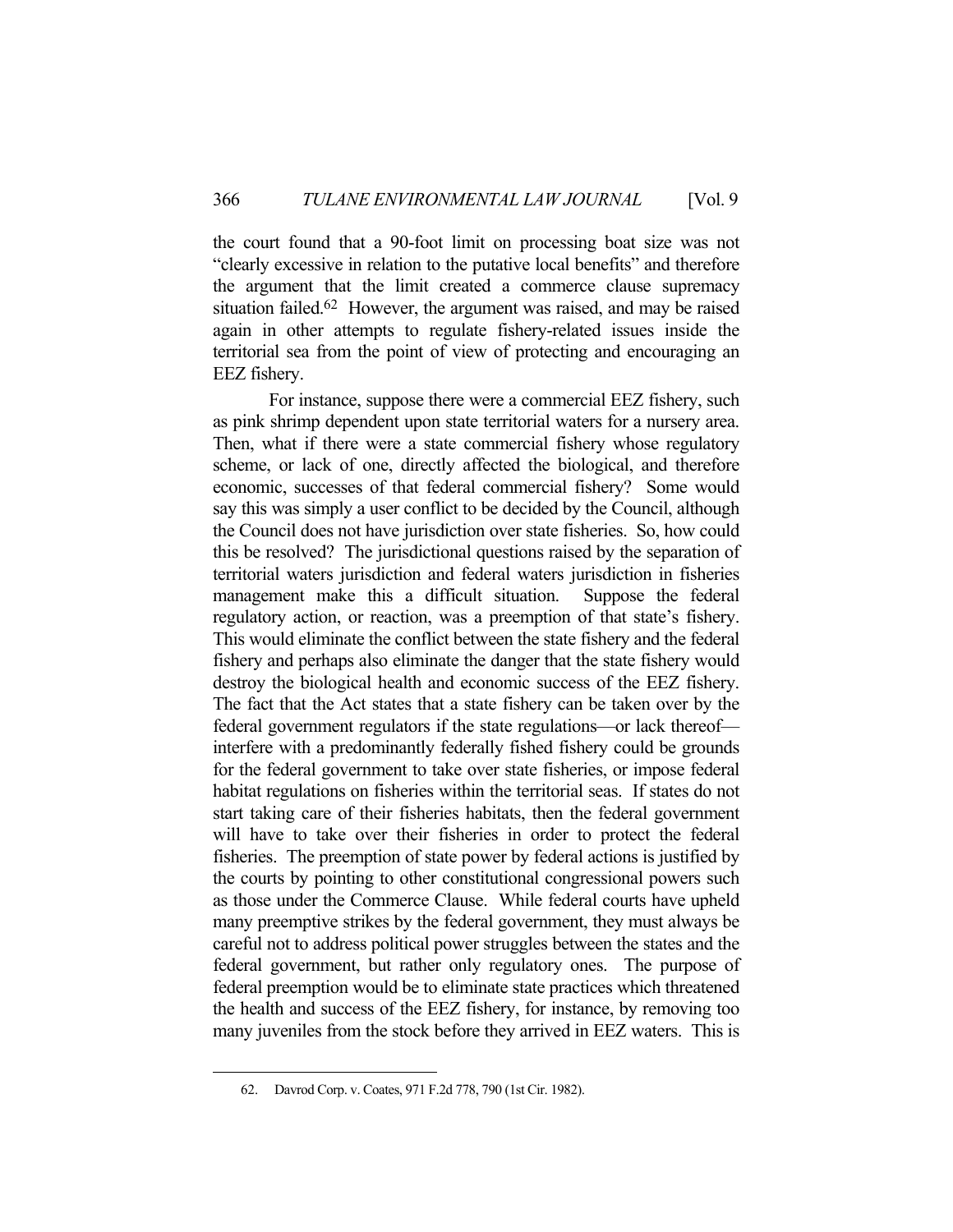actually an old argument between commercial shrimpers in territorial waters and commercial shrimpers in the EEZ in the Gulf of Mexico. Of course, to create a case such as the one described above, the fields of biology and economics would have to be referred to in order to show (1) an actual relation between the fisheries and/or the EEZ fisheries and state waters habitat and (2) a clearly excessive effect on interstate commerce in relation to the local fisheries benefits.63 The basis of the argument would be that management of the EEZ fishery for future use is inextricably tied to the present preservation of the state's territorial sea and coastal habitat, which is at the mercy of the state's fishery. In the next case study, however, the court preempts the state regulation in order to support a management decision favoring current fisheries use over future use fisheries preservation.

### **Case Study Two:** *Southeastern Fisheries Association, Inc. v. Mosbacher.*

 Regulations over the red drum fishery were the subject of dispute in *Southeastern Fisheries Ass'n, Inc. v. Mosbacher.*64 "Paul Prudhomme, the famous Louisiana Cajun chef, catapulted his 'blackened redfish' recipe into a nationwide culinary craze in 1983 .... The red drum (redfish) problem [of the conservation and allocation of a valuable and threatened species] reached beyond pure management science to encompass interagency jurisdictional conflict, overlapping government regulation, and self interested politics."65 Before the 1983 food craze, red drum had largely been a recreational fish caught in Louisiana internal waters.66 However, by 1984, "commercial fishing effort quickly shifted from gill nets, targeting inshore juvenile stock, toward purse seine technology in the offshore EEZ that targeted the larger, five to twentyfive-year-old breeder stock."67 Although there was a known, delicate, biological relationship between the red drum juvenile and breeder stocks, the Gulf of Mexico Fisheries Management Council did not create an FMP for the fishery, despite a request to that effect from the Secretary of

 <sup>63.</sup> The author makes no claim as to whether a case such as the one described would be successful or even useful in terms of the pink shrimp industry.

 <sup>64. 773</sup> F. Supp. 435 (D.C. Cir. 1991).

 <sup>65.</sup> Trellis Green, *The Use of Economics in Federal and State Fishery Allocation Decisions: Case of the Gulf Red Drum*, *in* AMERICAN FISH AND WILDLIFE POLICY: THE HUMAN DIMENSION 136 (William R. Mangun ed., 1992).

 <sup>66.</sup> *Id.* at 137.

 <sup>67.</sup> *Id.*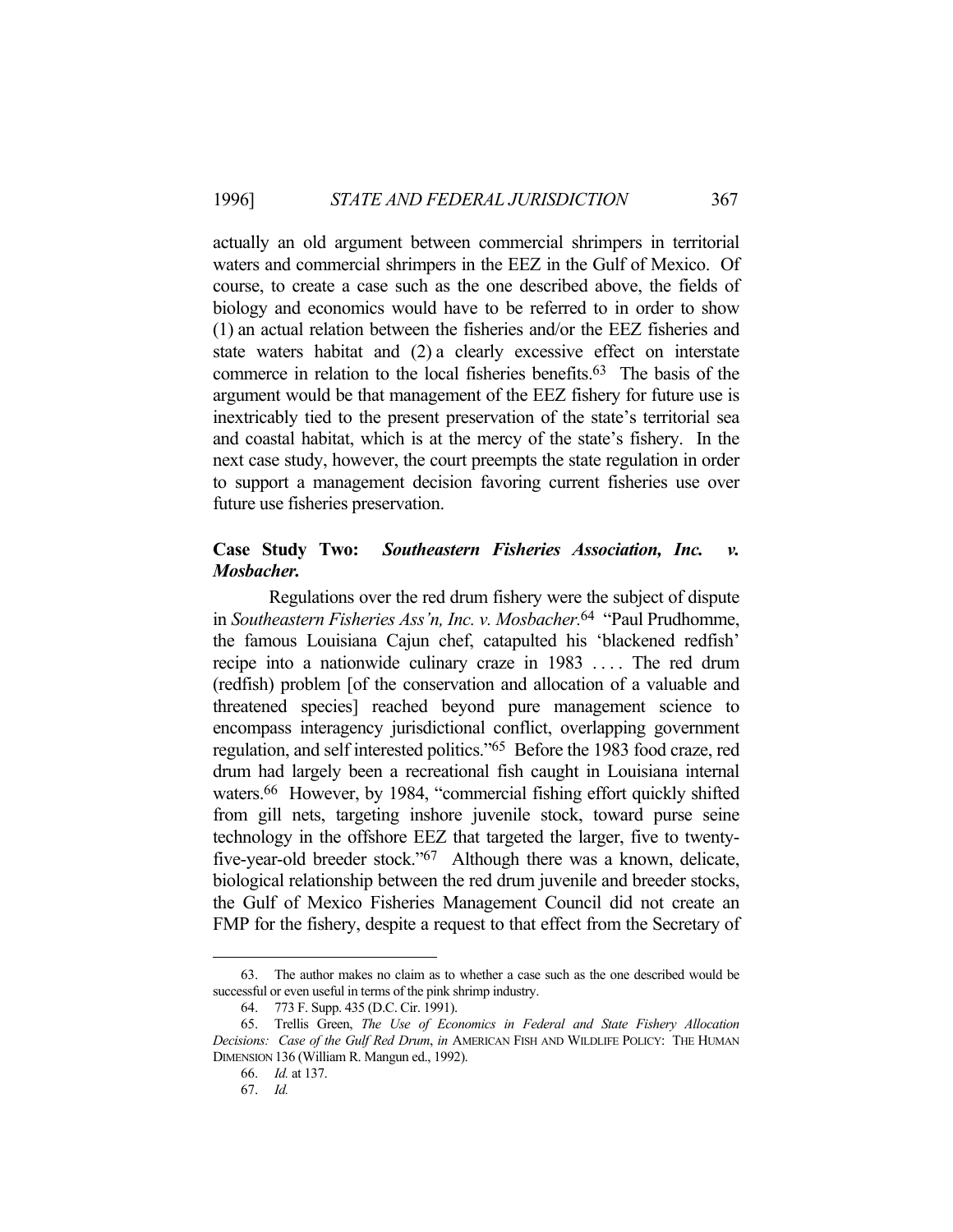Commerce.68 "Believing that the Gulf Council had abdicated its regional conservation obligation in 1986, the Secretary of Commerce exercised federal authority under section 304(c) [sic] of the Magnuson Act by imposing an emergency closure of the Gulf EEZ red drum fishery (U.S. Department of Commerce 1986)."69 In order to facilitate the Gulf Council's development of a permanent FMP for the red drum fishery, the State-Federal Cooperative Program for Red Drum Research in the Gulf of Mexico (SFCPRDR) was established as a research arm of the universities and the States to aid in the analysis of the relevant issues.<sup>70</sup> The Red Drum Scientific Assessment Group (RDSAG) was a committee charged by the Gulf Council to make FMP recommendations from the collected data sets. Four recommendations were made and all four were formalized into part of the red drum FMP.71 The second recommendation is most important for this paper:

> state and federal jurisdictions were found to be intertwined for conservation policy. Biologically, this is because 30 percent of juvenile stocks must escape from state waters to join breeder stocks in the EEZ in order to attain a 20 percent SSR [spawning stock biomass per recruit]. This stock adjustment would involve indeterminate time lags.72

By 1988, when the recommendations had been adopted by the Gulf Council in an FMP, "most Gulf states had implemented or were considering cooperative conservation measures."73

 In 1986, an association of commercial fishermen, canning operators, processors, as well as other interested parties filed suit against the Secretary of Commerce, Administrator of the National Oceanic and Atmospheric Administration (NOAA), the Assistant Administrator for Fisheries of NOAA, and the Director of the National Marine Fisheries Service (NMFS), in their official capacities.<sup>74</sup> The complaint had three counts, of which two are relevant here: "the defendants failure to supersede state laws (1) in the adoption of the implementing regulations

 <sup>68.</sup> *Id.*

 <sup>69.</sup> *Id.* at 139.

 <sup>70.</sup> *Id.*

 <sup>71.</sup> Green, *supra* note 66, at 139-40.

 <sup>72.</sup> *Id.* at 139.

 <sup>73.</sup> *Id.* at 140.

 <sup>74.</sup> Southeastern Fisheries Ass'n, Inc. v. Mosbacher, 773 F. Supp. at 439.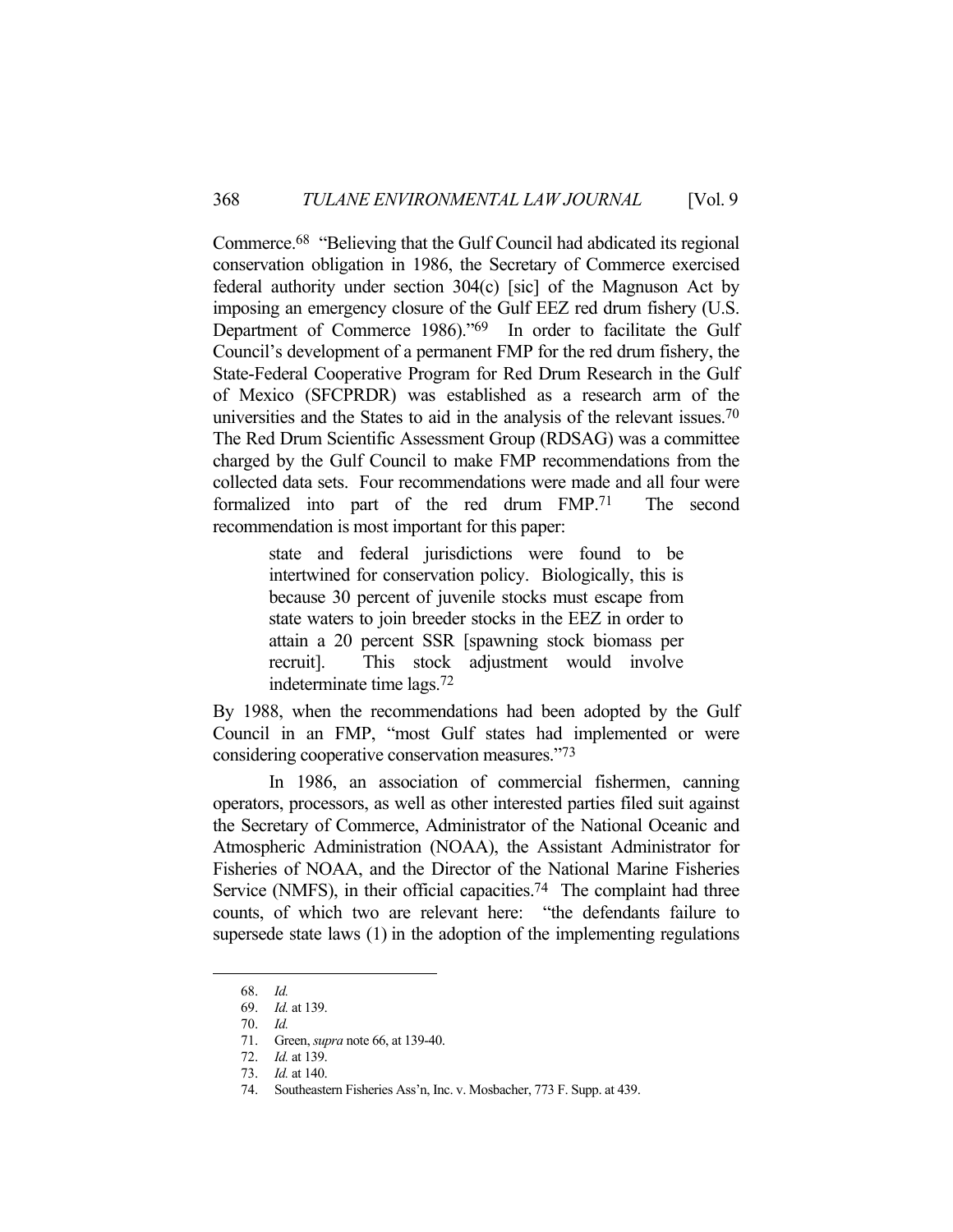for Amendment One to the [red drum] FMP; . . . and (3) [in] the closure of the directed commercial red drum fishery [in the EEZ]."75 The suppression issue relates to the fact that the FMP did not address the undirected red drum fishery, resulting in allowable undirected or incidental red-drum catch that could not be landed in the four (of five) Gulf States that had prohibited or restricted the landing or possession or sale of red drum. In effect, the state laws were in direct conflict with the FMP.76 The language the court uses in addressing this subject and the subject of the red drum fishery closure is worth reading in its entirety for its relevance to the development of cooperative fisheries management in the United States.

> The issue of defendant's failure to supersede state law in promulgating the implementing regulations goes to the Agency's interpretation of the MFCA [same as FCMA], a question of law .... Giving proper deference to the Agency, the Court must determine "whether the agency's [interpretation ] is based on a permissible construction of the statute." *Chevron, U.S.A., Inc. v. Natural Resources Defense Council, Inc.*, 467 U.S. 837, 843, 104 S. Ct. 2778, 2782, 81 L.Ed.2d 694 (1984). The MFCA does not expressly preempt state regulation of the fishery. However, preemption will be implied if there is an actual conflict between state and federal law, such that dual compliance is impossible, *Florida Lime & Avocado Growers, Inc. v. Paul* 373 U.S. 132, 142-43, 83 S. Ct. 1210, 1217-18, 10 L.Ed.2d. 248 (1963), or would thwart the objectives of Congress. *Silkwood v. Kerr-McGee Corp.*, 464 U.S. 238, 248, 104 S. Ct. 615, 621, 78 L.Ed.2d 443 (1984). It is clear that federal regulation, no less than federal statutes, may have a preemptive effect. *Fidelity Federal Saving & Loan Ass'n v. de la Cuesta*, 458 U.S. 141, 153, 102 S. Ct. 3014, 3022, 73 L.Ed.2d 664 (1982). Indeed, the Agency's own guidelines interpreting National Standard 3 of the MFCA provide that "[f]ederal regulations supersede any conflicting State regulation of EEZ fishing." 50 C.F.R. § 602, Appendix A, Standard 3 (1990).

 <sup>75.</sup> *Id.*

 <sup>76.</sup> *Id*. at 440.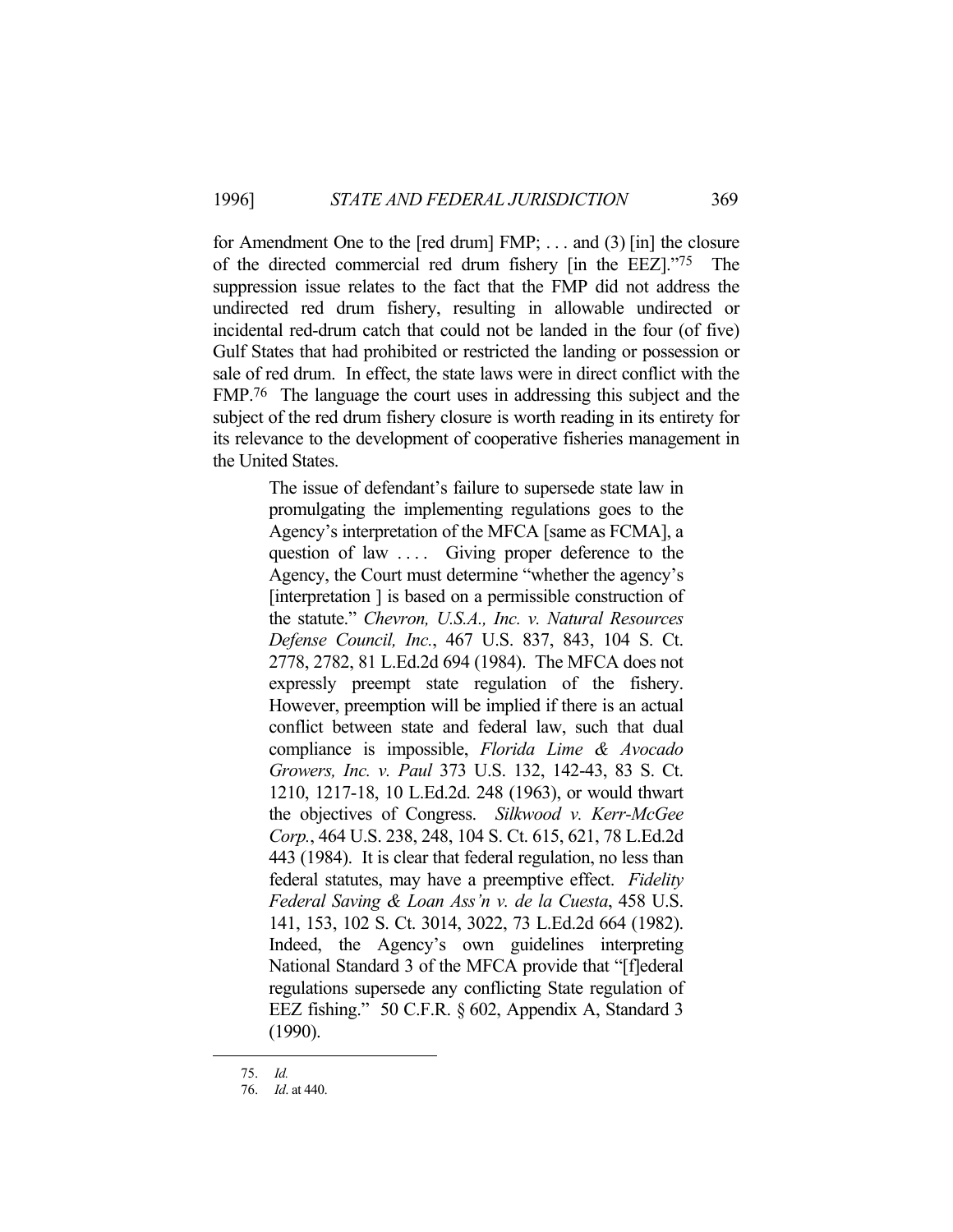The Court finds that defendant's failure to supersede state law with respect to the indirect red drum fishery was arbitrary and an abuse of Agency discretion. Under the MFCA, the federal government has exclusive management authority over fisheries in the EEZ. 16 U.S.C.A. § 1811(a). Consistent with this tenet, "a State may not directly or indirectly regulate any fishing vessel outside its boundaries, unless the vessel is registered under the law of that state."  $16$  U.S.C.A. §  $1856(a)(3)$ .

 Defendants' red drum regulations provide for a 100,000-pound quota for the indirect red drum fishery. However, they also provide that commercial fishermen landing red drum from an indirect fishery must comply with state landing and possession laws. Because at least four of the five Gulf states prohibit or restrict the landing, possession, or sale of redfish, these state laws conflict with the federally imposed quota. Defendants, in effect, have told commercial fishermen that they may catch the fish, but that they may not land them. This makes no sense, and creates a conflict that is impermissible under the MFCA. Defendants' and intervenors' arguments to the contrary are wholly unpersuasive.

 In adopting the Secretarial FMP, defendants themselves stated that "state laws and regulations which prohibit the landing, sale or interstate commerce of red drum harvested commercially outside State waters are in conflict with measures in the FMP." In accordance with that conclusion, defendants expressly superseded conflicting state laws in the Secretarial FMP. Less than a year later, the Secretary approved the Amendment of the FMP and issued the implementing regulations, reversing his position and expressly choosing not to supersede state landing laws.

 While a reversal of position in and of itself would not necessarily be considered arbitrary, defendants must provide a reasoned analysis supporting the changes. See *Motor Vehicle Mfrs.,* 463 U.S. at 42, 103 S. Ct. at 2866. However, Amendment One simply provides that suppression "would adversely impact the cooperative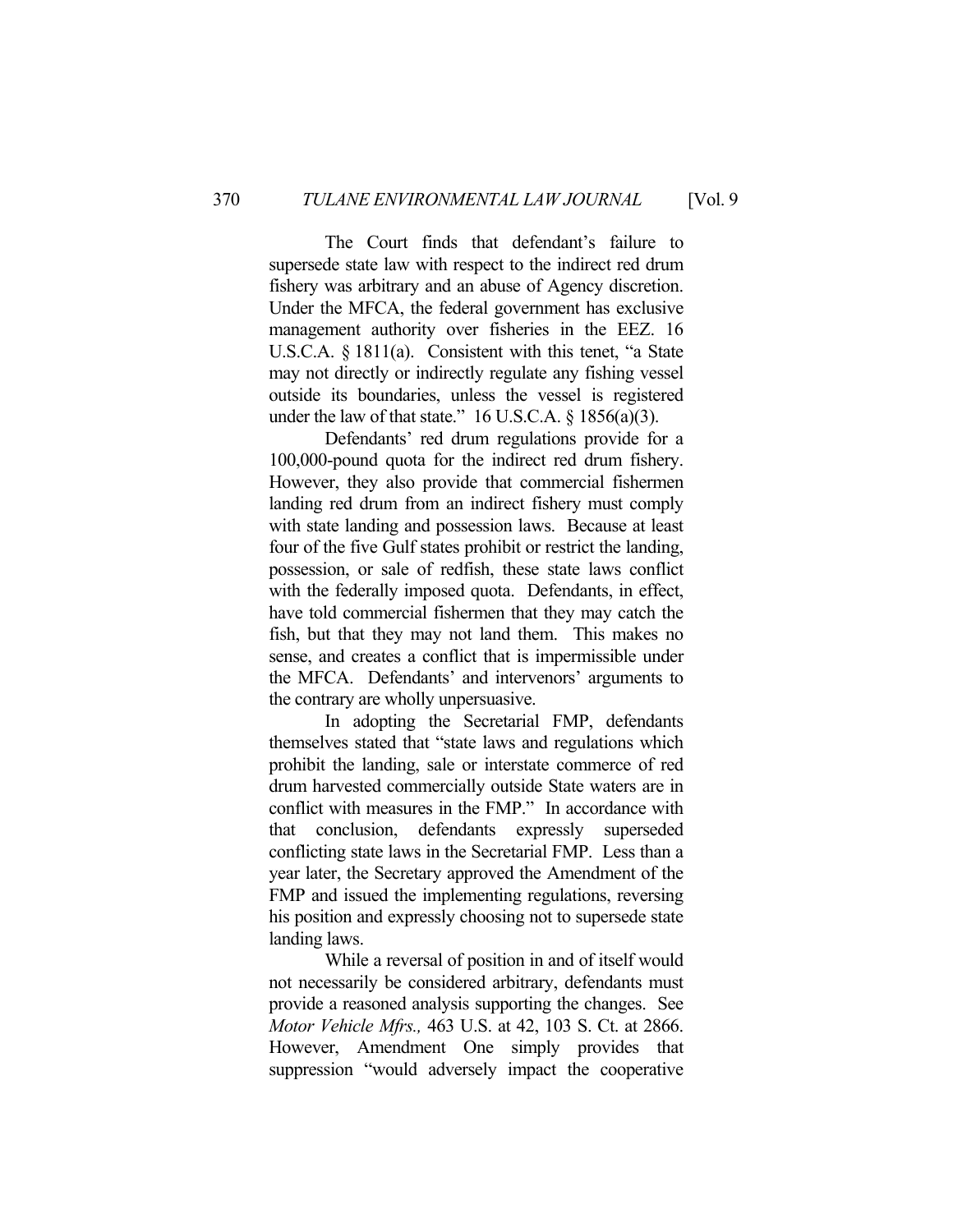state/federal approach to restoration/maintenance of the stock proposed under this amendment" and then discusses the costs of enforcement. Likewise, the explanation defendants now provide is that the reversal on the suppression issue reflects a new policy of cooperative management between the states and the federal government. Certainly cooperation between state and federal government is permissible, as well as desirable, as long as the management schemes do not conflict and the objectives of the MFCA are accomplished. However, defendants emphasize the state-federal cooperation as if it were an end, indeed the most important end, unto itself. In so doing, they appear to have overlooked the fact that under the MFCA, effective fishery conservation and management, according to national standards, is the goal. If that can be accomplished through cooperative federal and state initiatives, a court would not interfere with the Secretary's scheme. However, in this case, the Secretary has allowed continued enforcement of state laws, which he has in the past acknowledged to be in conflict with federal regulations that he has promulgated. The court, too, finds that a conflict exists and concluded, therefore, that the state laws cannot coexist in the federal scheme.

 Additionally, the regulations require compliance with state laws, even if a vessel is not registered in the state where the catch is landed. Thus, the regulations go beyond what is authorized by the MFCA. See 16 U.S.C.A.  $\S 1856(a)(3) \ldots$ 

 Finally, plaintiffs argue that defendants' closure of the directed commercial red drum fishery in the EEZ pending a 20% escapement of juvenile fish from inshore waters is contrary to the National Standards and without a rational basis. Because commercial harvesting of redfish in the EEZ developed so suddenly and so rapidly, the Gulf Council and the Secretary were forced to make rapid decisions about the stock, based, unfortunately, on imperfect information. "However, the Magnuson Act does not force the Secretary and Councils to sit idly by, powerless to conserve and manage a fishery resource,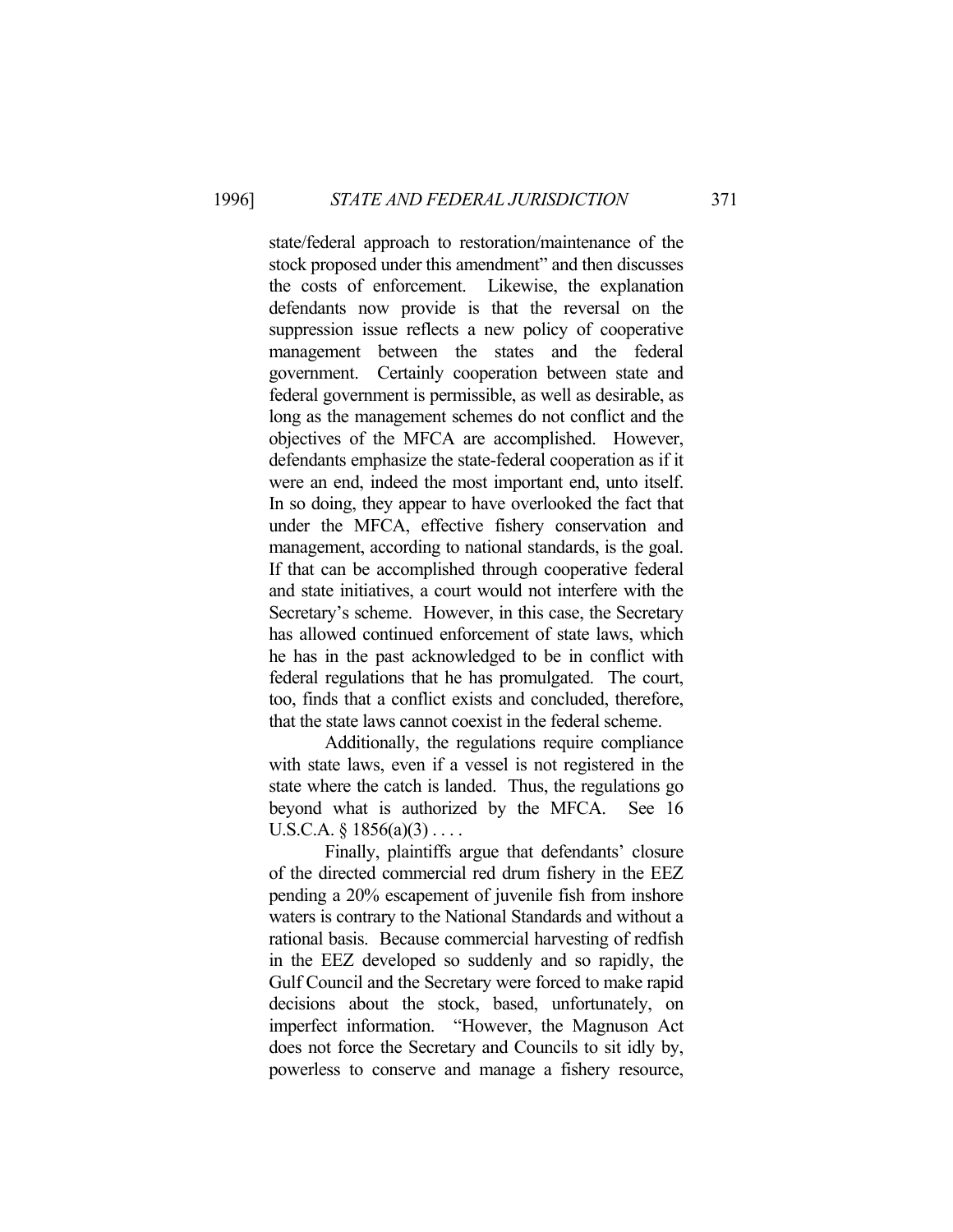simply because they are somewhat uncertain about the accuracy of relevant information." *National Fisheries Institute, Inc. v. Mosbacher*, 732 F. Supp. 210, 220 (D.D.C. 1990). . . . Again, after a full review of the administrative record and, in light of all the arguments raised by plaintiffs, the Court concludes that the decision of the Secretary is based upon relevant considerations and is supported by the record.

 For all the above reasons, it is appropriate to enter summary judgment in favor of plaintiffs and against defendants and defendant-intervenors as to suppression, and against plaintiffs . . . as to . . . the closure of the directed redfish fishery.77

In effect, the court warns us that cooperative management is a good idea, but only so long as it follows the intents and purposes of the supreme laws occupying the area concerned, in this case, the FCMA. It is also interesting to point out that the court might have approached the conflict from another angle. The court might have resolved the conflict by forcibly disallowing the FMP's incidental quota, which would have also brought the FMP into line with the state regulations. That would have truly been a cooperative effort since such a decision such would have appeared to accommodate the apparent state wish not to permit trade in incidentally caught red drum. However, the court followed the reasoning that the FCMA required encouragement of commercial fisheries and, therefore, chose to support the economically popular position of allowing the landing and sale of the incidentally caught redfish, as opposed to demanding the fish population's conservation for future fisheries. This action by the court provides a synopsis of the application of the FCMA that has led to so many fisheries being closed due to over utilization—the choice being made for management to use today what might have been managed for conservation measures to use tomorrow.

 However, in *Southeastern Fisheries Ass'n, Inc. v. Mosbacher,* the court did uphold the closure of the fishery to allow for the escapement of enough stock to, presumably, breed another generation for catch. Consider, however, the value of the juvenile fish as a future breeder. The juvenile redfish in state waters will itself grow to be a commercially viable catch, and will spawn along the way, producing more potentially

 <sup>77.</sup> *Id.* at 440-42 (footnotes omitted).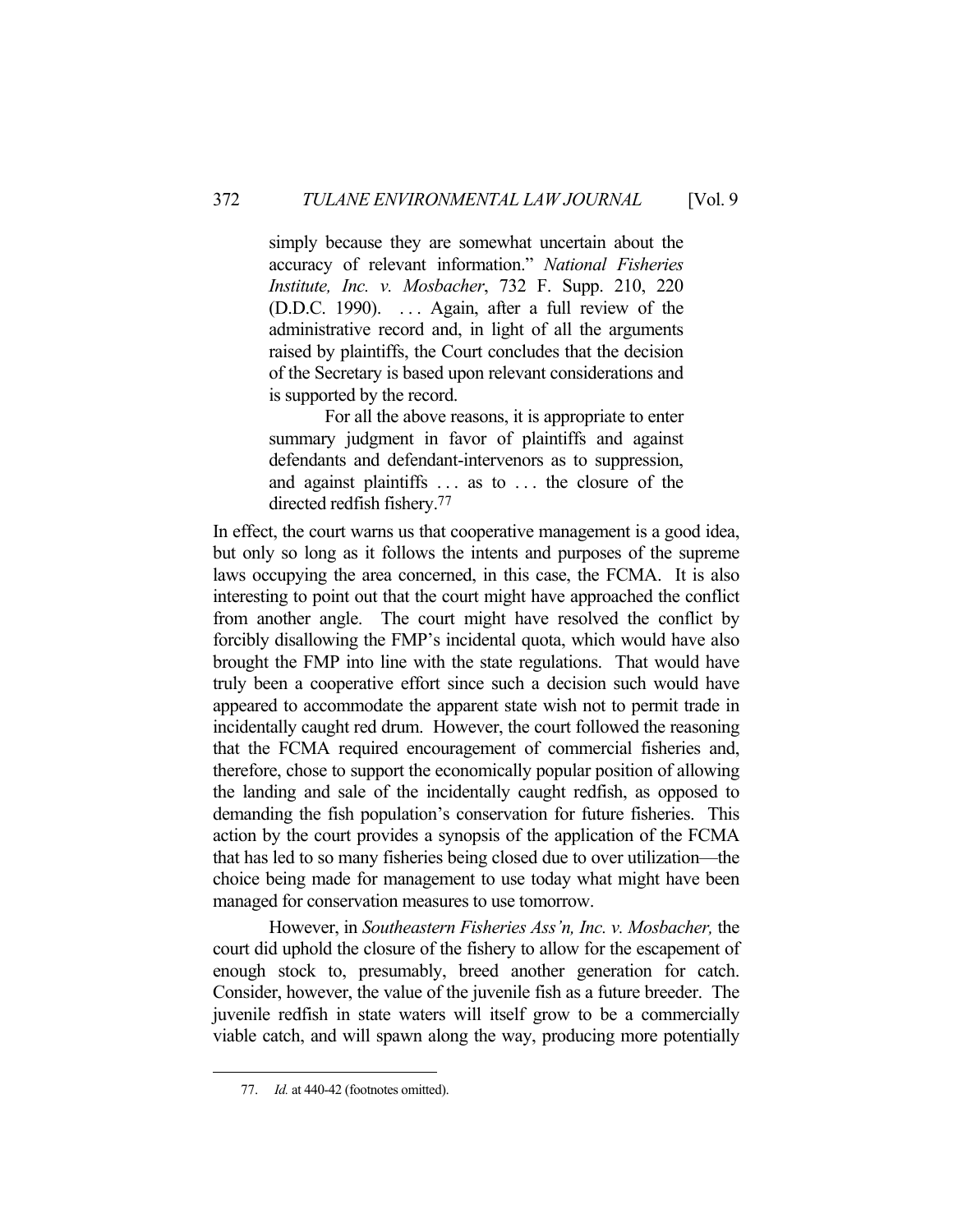viable catch. Without the juvenile, there will be no future commercially viable catch. Therefore, the preservation of the juvenile and the juvenile's habitat becomes important to the success of the EEZ fishery, where most of the commercially viable adults are caught. In this manner, the state regulations affecting the juvenile red drum and its habitat actually affect the intents and purposes of the red drum FMP under the FCMA. Thus, these regulations would also be open to suppression under section 1856 of the FCMA. However, the Secretary is only empowered to make emergency fisheries regulations.78 The next section of this Article discusses how other federal statutes could be used in conjunction with the FCMA to create a broader, more biologically complete management and conservation regimen for the nation's fisheries. But what if the area to be superseded is not a state fishery? For instance, if states do not start taking care of their fisheries habitat, then the federal government will have to take over their fisheries in order to protect the federal fisheries. The preemption of federal power over the states could be hung, by these courts, on other constitutional congressional power hooks such as the Commerce Clause. While federal courts have upheld many preemptive strikes by the federal government against state powers, the courts must be careful not to address political power struggles between the states and the federal government, but rather only regulatory ones. Some case studies of current concern to fisheries managers, including the spotted seatrout, mullet, and menhaden, may simply turn out to be management administrative problems concerning the collection of adequate data or the development of effective enforcement schemes. However, these management problems can become insurmountable when the solutions are hampered by jurisdictional conflicts and power struggles. When the issue of cooperative state/federal management is fully addressed, these management administrative problems will also be solved.79

IV. THE DEVELOPMENT OF MORE COOPERATIVE MANAGEMENT SCHEMES BETWEEN THE STATES AND THE FEDERAL GOVERNMENT

 <sup>78.</sup> *See* 16 U.S.C. § 1854 (1988).

 <sup>79.</sup> The author realizes that this is a cursory reference to these fisheries that span jurisdictions. While the idea of this paper is to present the big picture of jurisdictional conflicts in fisheries management, each one of these fisheries mentioned, and others not mentioned, need to be addressed point by point, biologically and economically, in order to resolve their specific jurisdictional management problems.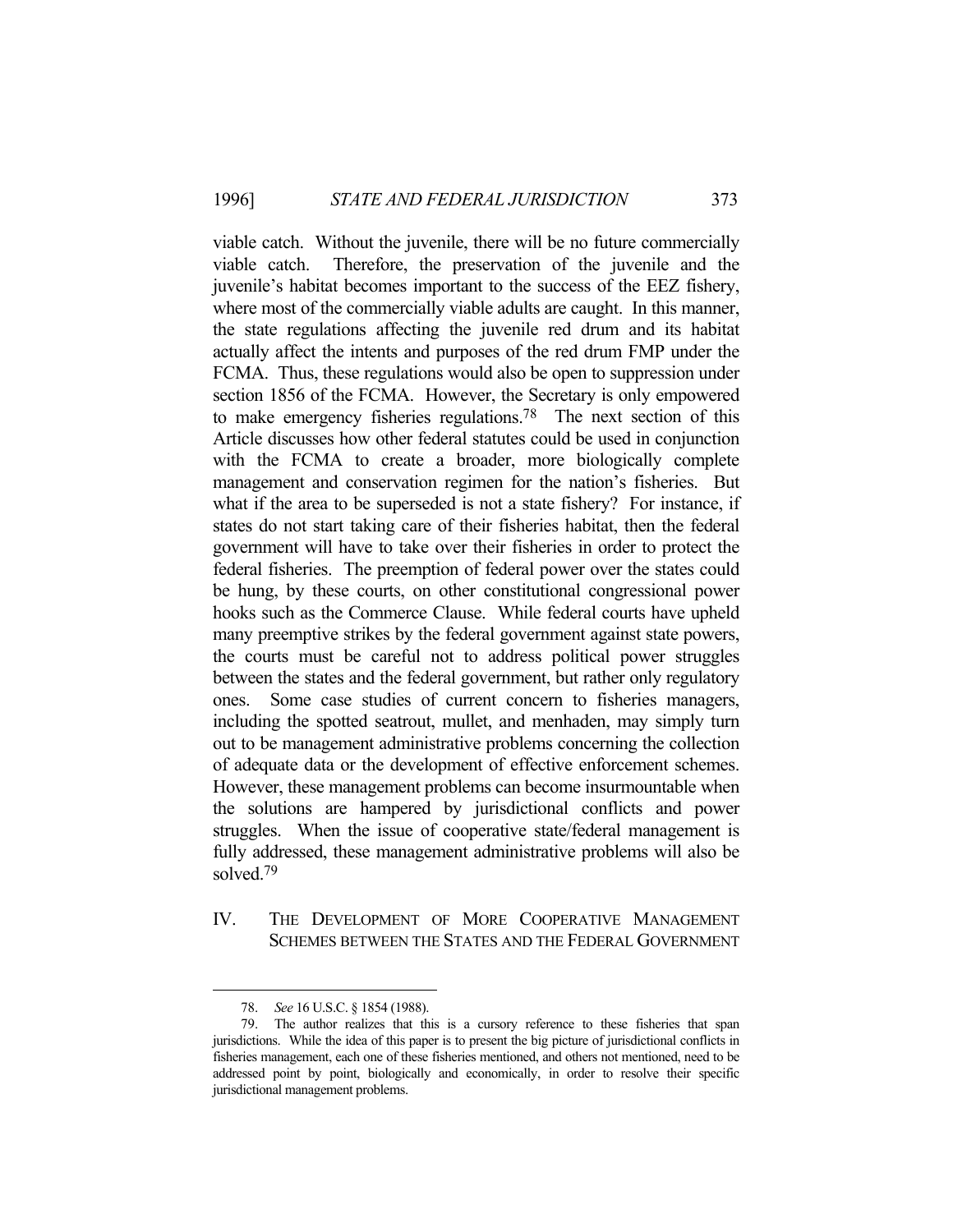### TO ADDRESS THE FULL BIOLOGICAL AND ECONOMIC REALITIES OF MANAGING A MOBILE NATURAL RESOURCE.

 Is there authority for the federal government to assume regulatory control over other aspects of state regulation that could directly affect federally regulated fisheries if a state regulation or omission in some way interferes with those federal fishery regulatory intents and/or effects? What if there were a state fishery regulation, or lack thereof, that decimated nursery areas for a fishery that occurred predominately in the EEZ: could not the Magnuson Act be interpreted to mean that the federal regulatory agencies, through preemptive acts by the Secretary of Commerce, could assume jurisdiction over the protection of those fisheries in state waters and manage them in a manner more consistent with the conservation ideals of the Magnuson Act? As the law now stands, the answer to those questions might be yes or it might be no, depending upon the interpretation of how a state needs to interfere with the federal FMP's intents in order to be preempted under the FCMA. Every year, biologists are collecting more and more information that maps the relationships between the health of our coastal areas and the fisheries that reside in them. Because of this, these sorts of issues involving the interactions of fisheries regulations with other forms of conservation and management regimens will become more prevalent. Clarification of the conservation and management regimens between the states and the federal government, and how we as a nation will approach these issues, is essential. Some people refer to this as "managed biodiversity."80

## *A. Implemented State/State and State/Federal Cooperative Fisheries Management Legislation*

 There are clear precedents for cooperative fisheries management born of the realization that migratory fish need to be managed across multiple jurisdictions. Some of these cooperative efforts have concentrated on creating, with the federal government's direction and blessing, management networks and agreements between states whose coastal regions are host to a common, economically valuable fishery

 <sup>80.</sup> For a further discussion, see NATURAL RESOURCES POLICY AND LAW: TRENDS AND DIRECTIONS, (Lawrence J. MacDonnell & Sarah F. Botes eds., 1994).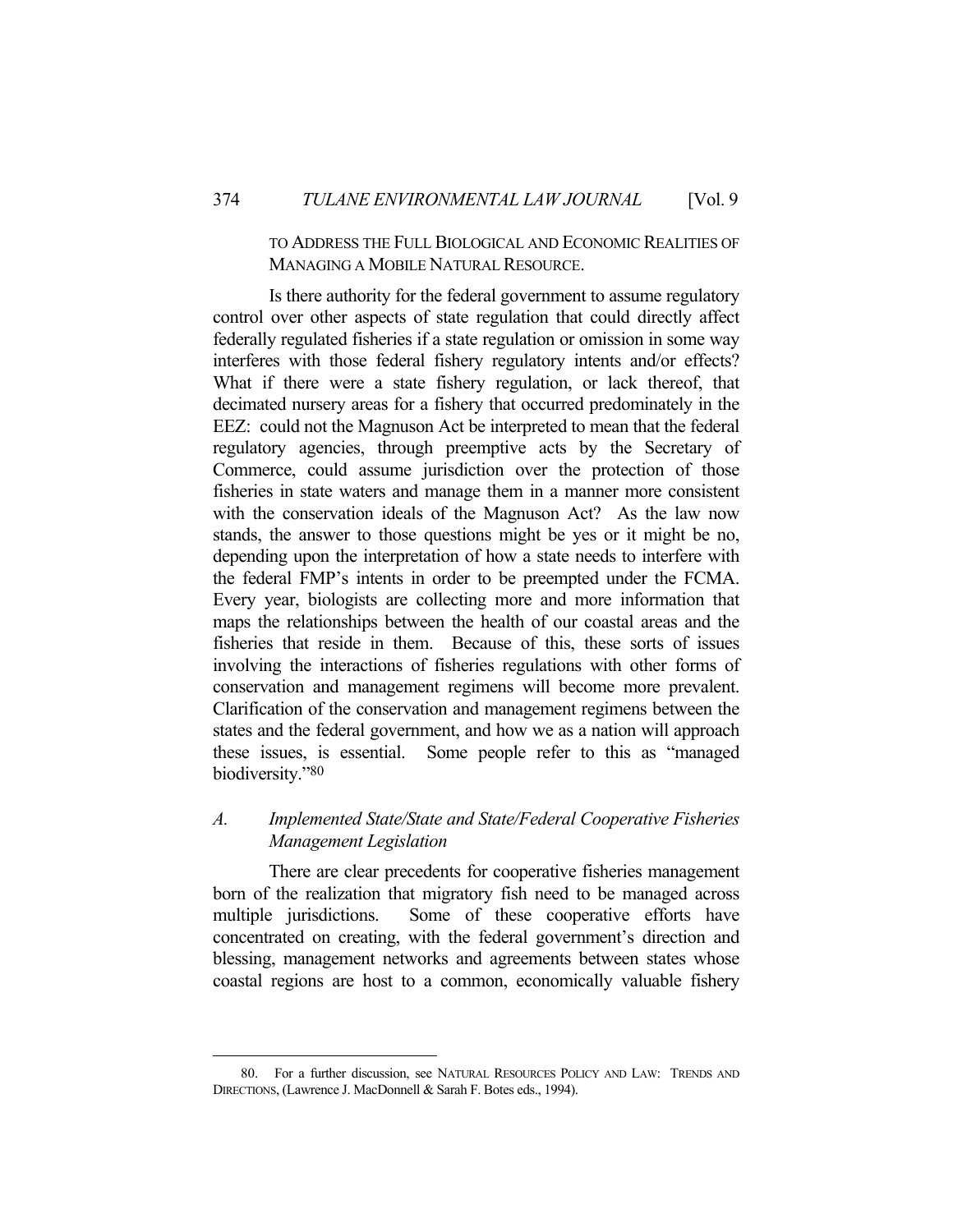resource.81 Other cooperative efforts have taken into account the fact that fish who do not know the difference between North Carolina and Virginia waters may also not know the difference between state and federal EEZ waters. These acts have created cooperative fishery management efforts among the states and between the states and the federal government.82 The Atlantic Coastal Fisheries Cooperative Management Act states that its purpose "is to support and encourage the development, implementation, and enforcement of effective interstate conservation and management of Atlantic coastal fishery resources."83 This Act gives a face lift to an older, federally created fishery management tool that predates the FCMA.<sup>84</sup> The Atlantic States Marine Fisheries Commission (ASMFC) is one of three state marine fisheries commissions (the other two being the Gulf States Marine Fisheries Commission and the Pacific States Marine Fisheries Commission) whose interstate compacts were approved by Congress.85 The ASMFC has been in existence since 1942. The role of the federal government in the Atlantic Coastal Fisheries Cooperative Management Act process is one of

 <sup>81.</sup> *See* Interjurisdictional Fisheries Act, 16 U.S.C. §§ 4101-4107 (1988 & Supp. 1995): "The purposes of this title are (1) to promote and encourage State activities in support of the management of interjurisdictional fishery resources; and (2) to promote and encourage management of interjurisdictional fishery resources throughout their range[;]."

 <sup>82.</sup> *See* The Atlantic Striped Bass Conservation Act, Pub. L. No. 98-613, §§ 1 to 9, 98 Stat. 3187 (1984). Congress found that "no single government entity has full management authority throughout the range of the Atlantic striped bass, the harvesting and conservation of these fish have been subject to diverse, inconsistent, and intermittent State regulation that has been detrimental to the long-term maintenance of stocks of the species and to the interests of fishermen and the Nation as a whole," *id.* § 2(a)(3), and provided for the "support and encourage[ment of] the development, implementation, and enforcement of effective interstate action regarding the conservation and management of the Atlantic striped bass." *Id.* § b. Simultaneously, section 1851 of the FCMA provides for EEZ management of the resource consistent with the national standards and "appropriate to (1) ensure the effectiveness of State regulations . . .; and (2) achieve conservation and management goals for the Atlantic striped bass resource." *See also* The Weakfish Conservation Act (amending Atlantic Stripped Bass Act). *See also* New England Groundfish, Title IX, P.L. 102- 567 (1992) (giving authority through FCMA to the Department of Commerce to create agreements with the New England Fishery Management Council state representatives transferring to the States responsibility for enforcing the groundfish management plan). *See also* the Atlantic Coastal Fisheries Cooperative Management Act, 16 U.S.C. §§ 5101-5108 (Supp. 1995).

 <sup>83. 16</sup> U.S.C. §§ 5101 (b) (Supp. 1995).

 <sup>84. 16</sup> U.S.C. § 5101 (a)(4). "The responsibility for managing Atlantic coastal fisheries rests with the States, which carry out a cooperative program of fishery oversight and management through the Atlantic States Marine Fisheries Commission." *Id*.

 <sup>85.</sup> An Act creating the Atlantic States Marine Fisheries Commission, Pub. L. No. 77-539, 56 Stat. 267 (1942); Act creating the Pacific States Marine Fisheries Commission, Pub. L. No. 80- 232, 61 Stat. 419 (1947); Act creating the Gulf States Marine Fisheries Commission, Pub. L. No. 81-66, 63 Stat. 70 (1949).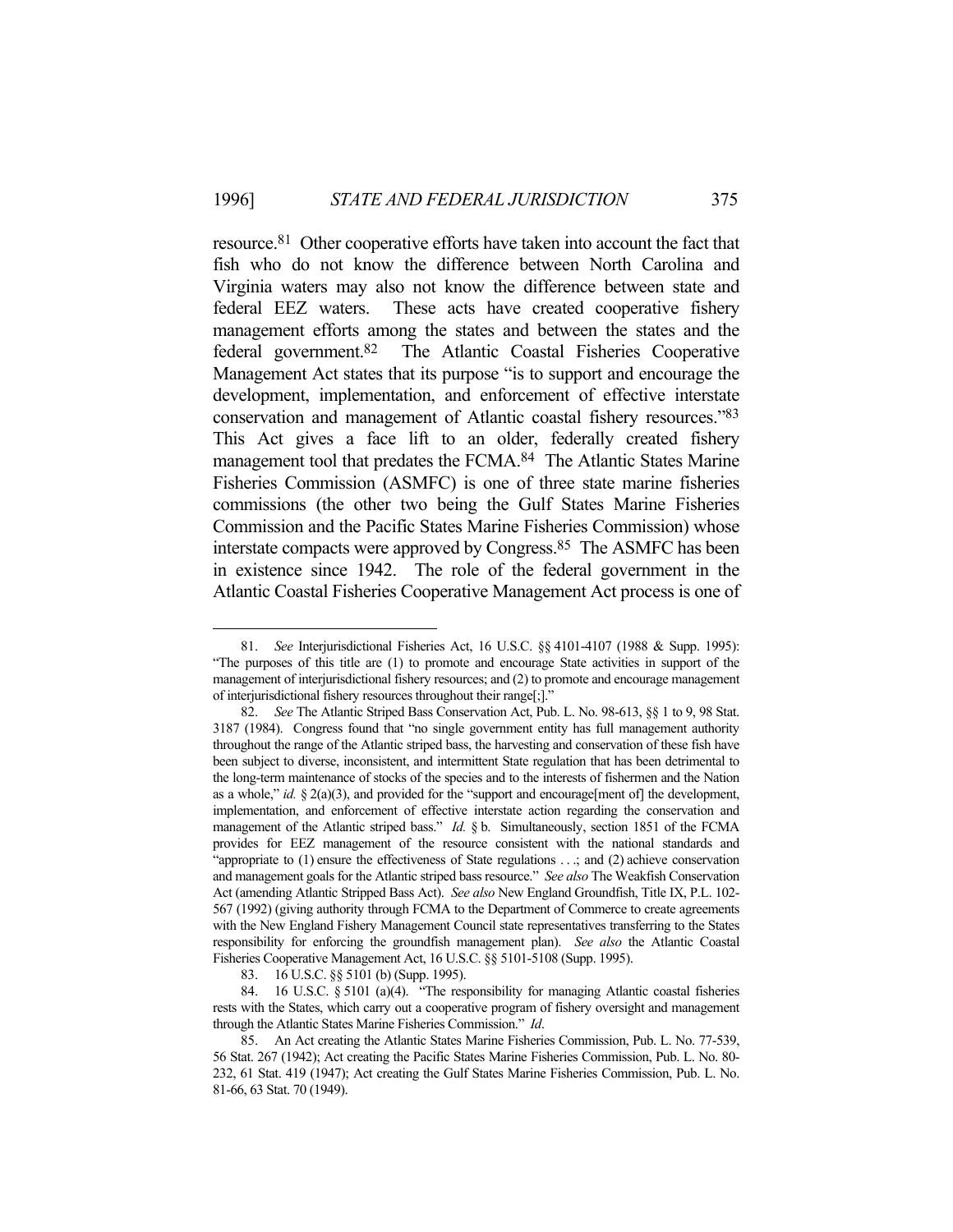technical and financial support.86 While this Act provides federal support for the development of interstate cooperative management acts, the regulations apply to fish that are migratory from state territorial waters to state territorial waters, i.e., coastal resources. $87$  Therefore, within the management of EEZ fisheries, the federal government still maintains its supremacy.<sup>88</sup> The federal acts noted above that condone and promote cooperative fishery management are federal mandates to the states. They provide incentives in the form of grant money to the states to develop the networks and collect the data that are needed in the creation of cooperative management acts.89 Although the Atlantic Coastal Fisheries Cooperative Management Act defines "coastal fishery resource" as "any fishery, any species of fish, or any stock of fish that moves among, or is broadly distributed across, waters under the jurisdiction of two or more States or waters under the jurisdiction of one or more States and the exclusive economic zone,"90 the federal government is not required to use suggestions from the Commission in developing EEZ management plans.91 In fact, for management plans created cooperatively between the States that would apply in EEZ waters, "the Commission shall consult with appropriate Councils to determine areas where such coastal fishery management plans may complement Council fishery management

 <sup>86. &</sup>quot;It is the responsibility of the Federal Government to support such cooperative interstate management of coastal fishery resources." 16 U.S.C. § 5101(a)(4) (Supp. 1995); *see also* 16 U.S.C. §§ 5103(a), 5107 (Supp. 1995).

 <sup>87. 16</sup> U.S.C. § 5101 (Supp. 1995).

 <sup>88. 16</sup> U.S.C. § 5103(b)(1) (Supp. 1995).

*In the absence of* an approved and implemented fishery management plan under the Magnuson Fishery Conservation and Management Act (16 U.S.C. 1801 et seq.), and after consultation with the appropriate Councils, the Secretary may implement regulations to govern fishing in the exclusive economic zone that are—(A) necessary to support the effective implementation of a coastal fishery management plan; and (B) consistent with the national standard set forth in section 301 of the Magnuson Fishery Conservation and Management Act (16 U.S.C. 1851). The regulations may include measures recommended by the Commission to the Secretary that are necessary to support the provisions of the coastal fishery management plan.

*Id.*

 <sup>89.</sup> It is interesting to ask, though beyond the scope of this paper: Why does federal sanction appear to be necessary for these cooperative management acts that really only affect state water fisheries, and make no overtures toward managing EEZ fisheries? Is there some federalism or U.S. constitutional problem with state compacts?

<sup>90. 16</sup> U.S.C. § 5102(2) (Supp. 1995).

 <sup>91. 16</sup> U.S.C. § 5103(b)(1) (Supp. 1995). "The regulations *may* include measures recommended by the Commission to the Secretary . . . ." *Id.* (emphasis added).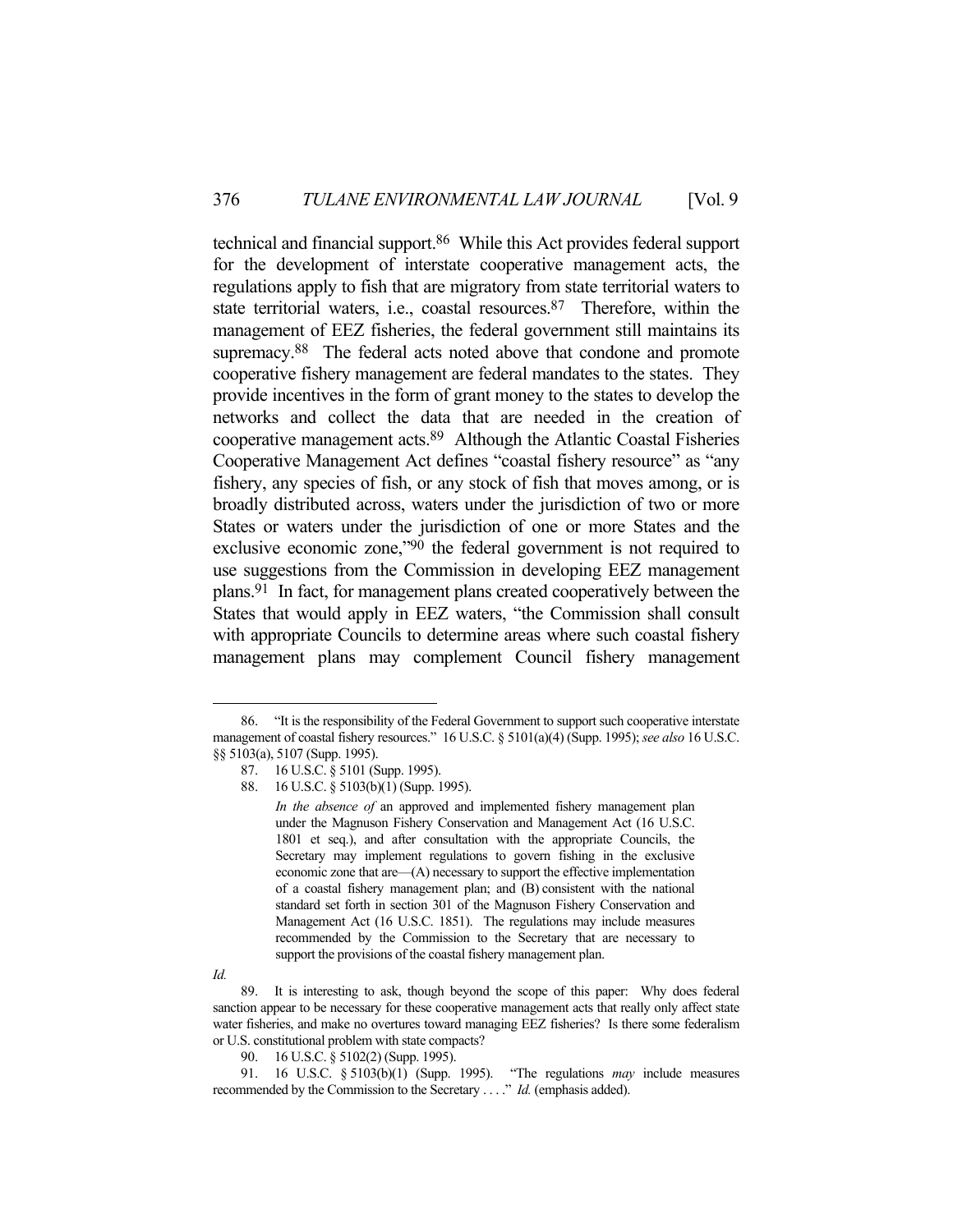plans."92 In effect, then, the cooperative plan must come into compliance with the federal plan and there is no requirement that the federal FMP meet any state-set standards of fisheries management. Once again, the federal fishery management scheme is supreme, even while putatively in support of cooperative management efforts. Although the acts condone state cooperative actions, they do not require that cooperative efforts be created in federal/state fishery management frontiers.

# *B. Developing More Effective Federal/State Cooperative Management Regimens—Using the Coastal Zone Management Act as a Pattern*

 Methods to encourage state/federal cooperative fisheries management need to be explored, developed, and adopted if the resource is to survive as a useful national resource.

> The five past decades have seen tremendous change in our fisheries. The great foreign invasion of the 1960's left our fishery resources devastated far beyond previous experience. And yet, today, it is commonly acknowledged that our domestic commercial fishing industry is capable of the depredation of our fisheries resource with even more power and efficiency than the foreign factory fleets ever could. Our understanding of fishery resources has been improved, particularly our appreciation of the dynamics of the ecosystems of which fish are a vital part. And yet this knowledge has in too many instances been only a chronicle of species decline. Our management structures have evolved, with a substantial federal regulatory role, for the past decade and a half. And yet today virtually every significant finfish species on the Atlantic coast is under stress or severely depleted.93

This testimony delivered by the executive director of the ASMFC to Congress during hearings on the Interjurisdictional Fisheries Management and the Weakfish Conservation Act of 1991 summarizes

 <sup>92. 16</sup> U.S.C. § 5104(a) (Supp. 1995).

 <sup>93.</sup> *Problems in Interjurisdictional Fisheries Conservation*: *Hearing on H.R. 2588 Before the Subcomm. on Fisheries and Wildlife Conservation and the Environment of the House Comm. on Merchant Marine and Fisheries*, 102d Cong., 1st Sess. 56 (1991) (statement of John Dunnigan, Executive Director, Atlantic States Marine Fisheries Comm.).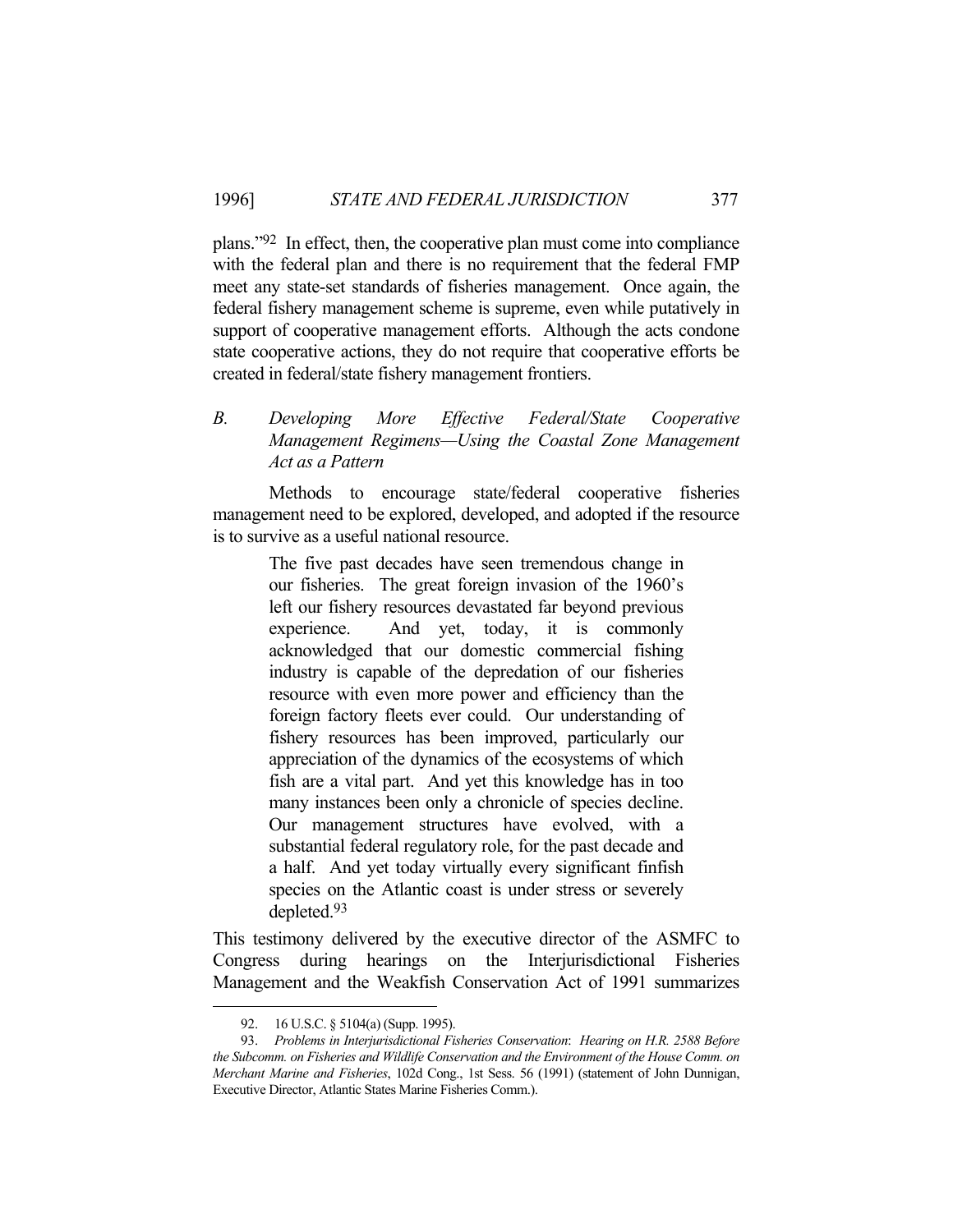many of the problems in fisheries management that can be addressed by a system of required cooperative management between the federal government and the states. Many people involved in local fisheries management feel bludgeoned by federal fisheries managers, or if they are federal managers, they feel that they are bombarded by pressures from the commercial industry, recreational interests, and the scientific community. The resource, with its many users and intensities of use, is ripe for the creation of these types of pressures and user conflicts. However, one of the basic problems with fisheries management that may be one of the causes for confusion and concern is the fact that often fisheries management plans are fragmented by jurisdictional concerns. In relation to the mobility of the resource this fragmentation leads to poor management. A resolution to this situation was what the cooperative management acts discussed above were supposed to address. However, the Acts failed to resolve those issues by forming management regimens that parallel the biology of the resource. As a result, there is a continued separation between the federal managers and the state managers detrimental to cross-jurisdictional fisheries management.

 One reason for the lack of federal/state cooperative fisheries management may be that many fear that a state/federal cooperative fisheries management plan may translate into actual federal control of the States' fisheries regulations within their territorial seas. However, there is precedent in federal legislation for cooperative federal/state environmental management of a natural resource while still maintaining the sanctity of State territorial control. That precedent can be found in the Coastal Zone Management Act (CZMA).94

 The Coastal Zone Management Act was passed in order to clarify and streamline the management and development of United States coastal areas which were recognized as an important economic and environmental asset to the country.95

> By the 1960's, the rapid growth of coastal uses and conflicts threatened to overwhelm the capabilities of state and local governments to manage development effectively and to resolve conflicts. The unclear division of federal, state, and local authority over some coastal lands, water and other resources and the lack of

<sup>94. 16</sup> U.S.C. §§ 1451-1464 (1988 & Supp. 1945).

 <sup>95.</sup> JOSEPH J.KALO ET AL., COASTAL AND OCEAN LAW 155 (2d ed. 1994).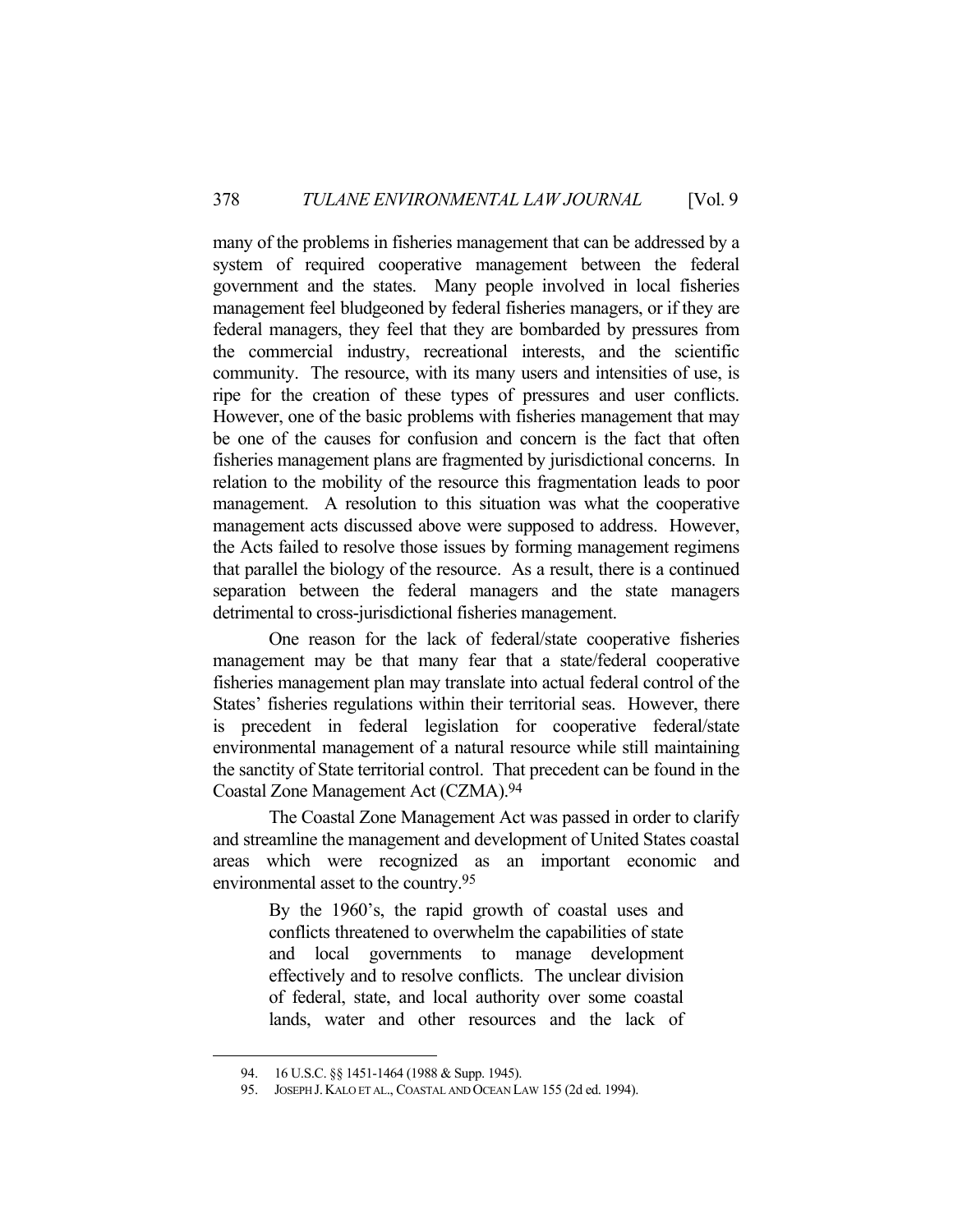#### coordination between federal, state, and local agencies made planning and implementation of efficient, balanced, orderly coastal resources development difficult.96

An analogy can be drawn to the current state of fisheries regulation. There is clear evidence that the current system of fishery regulation has not been adequately protecting the natural resource.<sup>97</sup> The system of regulation needs to mirror the biological system of the fisheries it attempts to regulate, since regulations are already supposed to be based upon the biological characteristics of the resource. Congress recognized in creating the CZMA that coastal management had traditionally been within the sovereign activities of the states.<sup>98</sup> The CZMA is proof that Congress already recognizes the difficulties, both economic and political, inherent in federal attempts to manage natural resources traditionally managed by the states. This is also true for the regulation of coastal fisheries. However, the guidelines for the CZMA "balance public and private uses of the coasts and local, state, and federal interests."99 The CZMA, though a voluntary federal system with incentives, being primarily a grant-in-aid statute, has had its premises overwhelmingly adopted by the states.100 The CZMA provides flexible management choices101 within certain guidelines. "[T]he 1980 amendments highlighted Congress' concern that coastal states incorporate the national interest in the development and implementation of their CZMAs."102 The CZMA provided incentives to the states in the form of grants aimed at the development and administration of coastal management programs, although those monies have continually been decreasing.103 However, the federal consistency clause, which creates a check system assuring that federal efforts at regulating activities that directly or indirectly affect the state's coastal zone are in compliance with the state coastal zone management objective, appears to provide the greatest incentive to the states for participation.104

 <sup>96.</sup> *Id.*

 <sup>97.</sup> *See* text accompanying note 1, *supra*.

 <sup>98.</sup> KALO ET AL., *supra* note 96, at 156.

 <sup>99.</sup> *Id.*

 <sup>100.</sup> *Id.* Approximately 94% of the United States coast is managed under coastal management plans approved under the CZMA.

 <sup>101. 16</sup> U.S.C. § 1455 (Supp. 1995).

 <sup>102.</sup> KALO ET AL., *supra* note 96, at 179.

 <sup>103.</sup> *Id.* at 180.

 <sup>104.</sup> *Id.*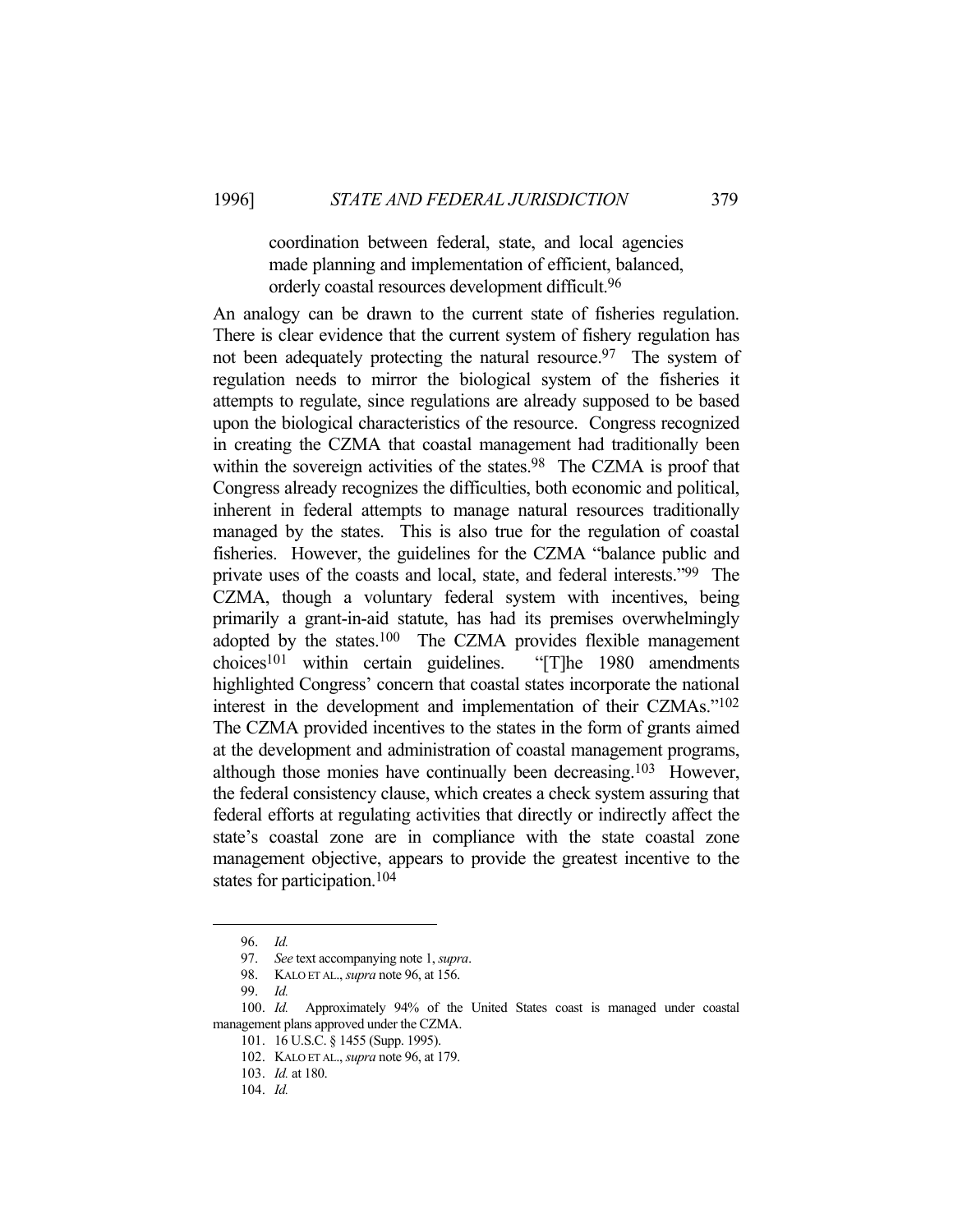The consistency requirement was originally placed in CZMA to provide an incentive to the states to develop their own coastal zone management plans. If a state developed an approved plan, that state received some assurance that its coastal policy choices would not be readily overturned by federal officials with a differing philosophy of coastal development.105

 This system would be a good blueprint for the creation of a state/federal cooperative fisheries management effort. The CZMA shows that in the process states will not lose their rights or powers over their coastal fisheries. In fact, implementing such a plan would increase the effectiveness of state and federal fishery management plans by integrating all biological data on the regulated species and therefore, as noted above, managing them more in accordance with their natural cycles from coastal habitat to federal waters and back.

 The cooperative management process would incorporate the CZMA's and the FCMA's policies and purposes as well as national standards. For instance, the fisheries cooperative plan would have as its policy and purpose statement language from each Act:

> The Congress finds and declares that it is the national policy—

> (1) to preserve, protect, develop, manage and conserve the economically and environmentally valuable natural resources of our nations fisheries;

> (2) to encourage and assist the states to effectively exercise their responsibilities in the coastal zone through the development and implementation of management programs to achieve the most protection and utilization possible of fisheries habitat in direct cooperation and conjunction with federal efforts to protect and utilize fisheries habitat in federal waters;

> (3) to base conservation and management measures on the best scientific information available, giving full consideration to ecological values to the extent practicable, protection of natural resources, fish and wildlife and their habitat; and

 <sup>105.</sup> *Id.* at 185.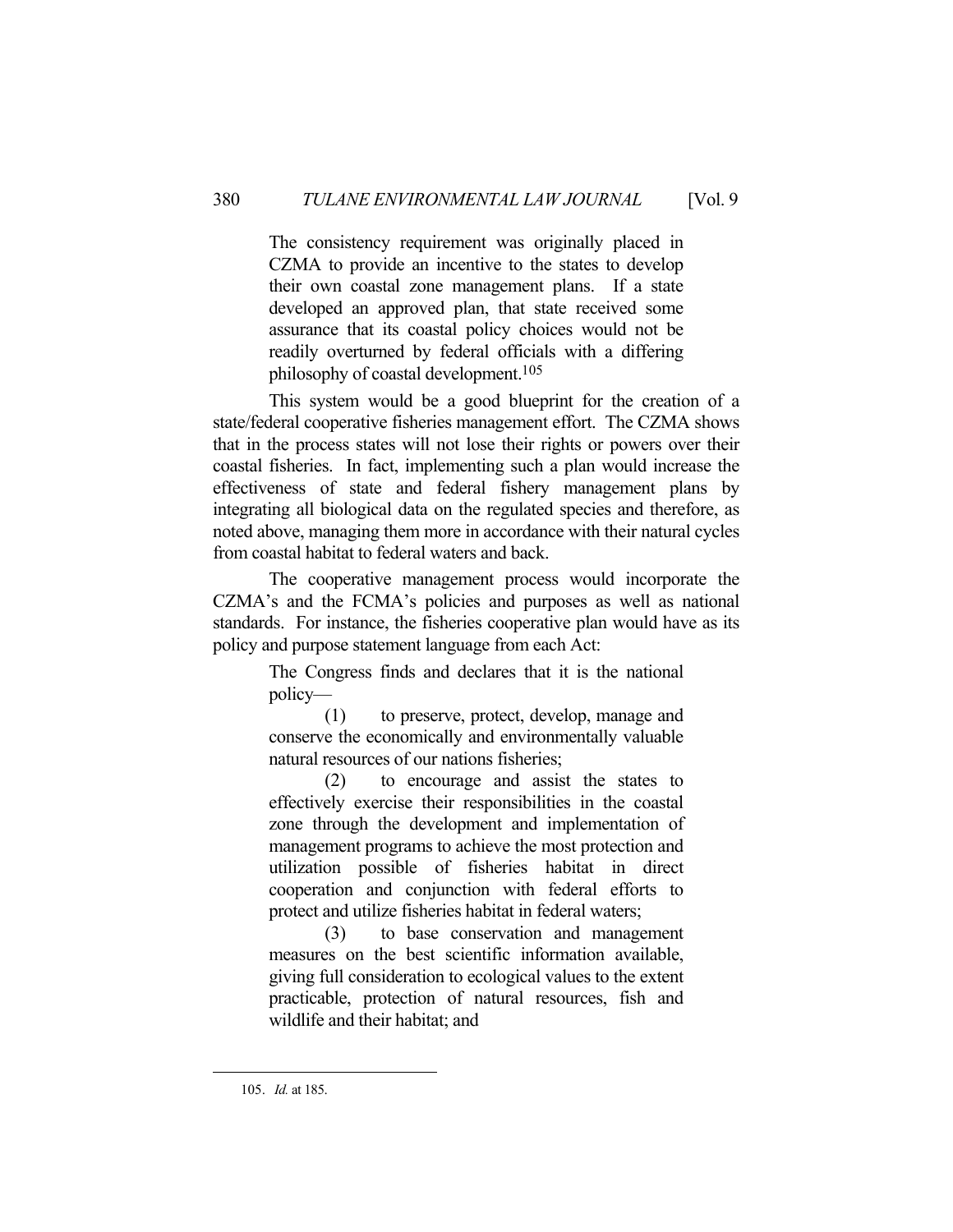(4) to manage a population of fish as a unit throughout its range, and interrelated stocks of fish shall be managed as a unit or in close coordination.

 (5) to have, as a goal, comprehensive planning, conservation, and management for living marine resources, including planning for the siting of pollution control and aquaculture facilities within the coastal zone, and improved coordination between State and Federal fishery management agencies; and

 (6) to ensure that conservation and management measures shall, where proactive, minimize costs and avoid unnecessary duplication.

 All of this language is taken directly from the CZMA national policies106 and the FCMA national standards,107 which indicates that the congressional intent to enter into this type of arrangement is present. The states, having adopted the CZMA, appear to be willing to work under this type of arrangement as well with, of course, incentives. The fishery stocks that presently traverse state and federal waters in their life cycle are most at risk in the piecemeal fisheries management system that presently exists. It is the type of cooperative fisheries management system outlined above that is needed to protect our coastally dependent, federally fished stocks from decimation. The processes of the CZMA should be paired with federal fishery regulatory efforts to account for the biological realities of many valuable fisheries resources. This type of management partnership would work for fisheries that are caught in the EEZ and covered by a federal FMP, but that are also dependent upon the coastal areas for part of their life cycle. The FCMA can be adapted, through the CZMA cooperative processes, to mandate habitat protection.

#### V. CONCLUSIONS

1

 The federal government, through the FCMA, has clearly occupied the field of fisheries regulation in the EEZ. However, this is not entirely to the exclusion of the states' fishery regulatory actions. The courts appear to interpret federal/state relations in the EEZ in terms of allowing state regulation of EEZ fisheries as long as state regulation does not conflict with federal regulation of that fishery. In the situation where

 <sup>106. 16</sup> U.S.C. § 1452(2)(A)-(J) (Supp. 1995).

 <sup>107. 16</sup> U.S.C. § 1851(a)(2),(3),(7) (1988).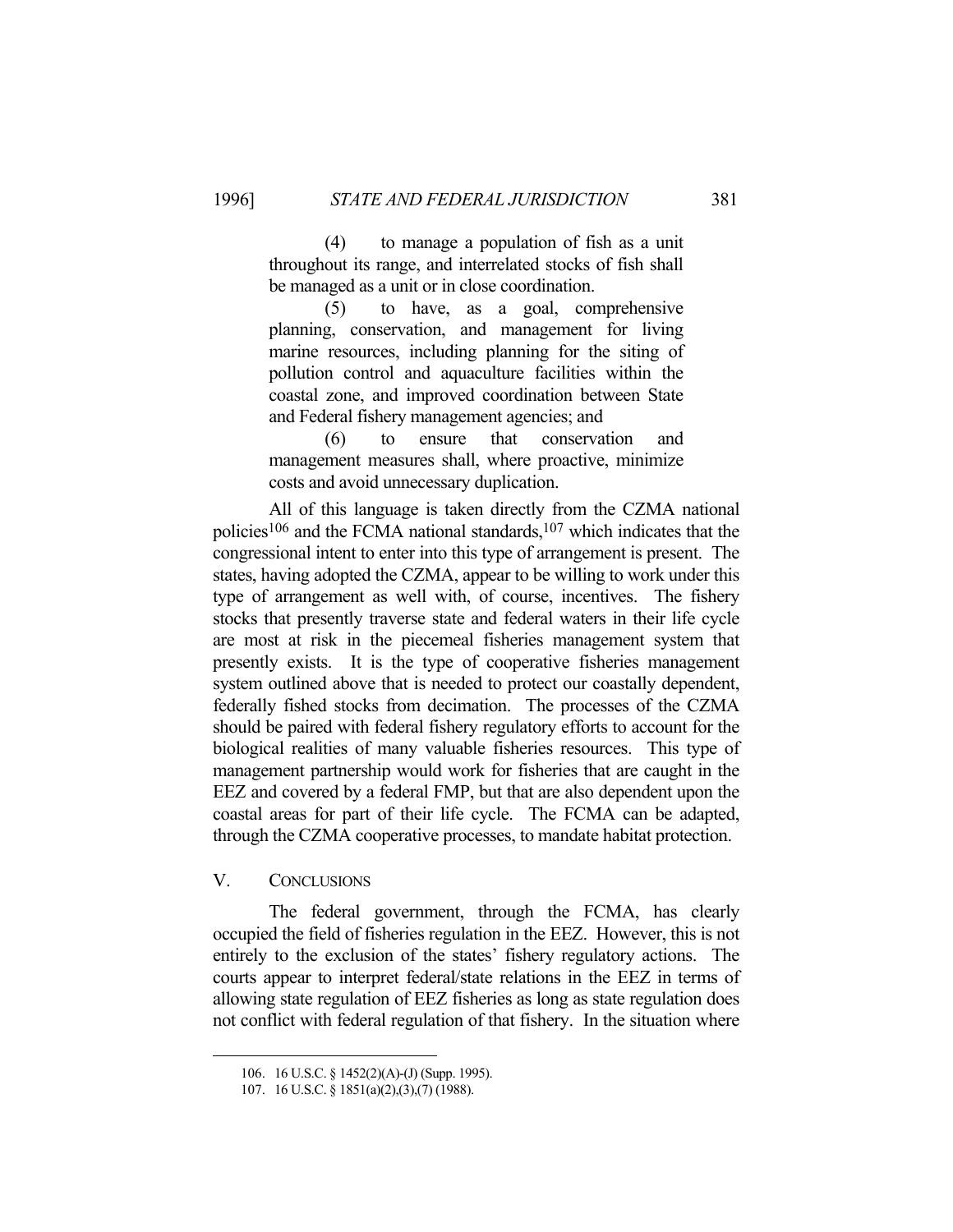there is no federal regulation of a fishery, states may regulate that fishery in the EEZ as long as that state regulation, again, does not interfere with the general federal plans for EEZ fisheries—i.e., conservation and management for the nation's economic health as per the FCMA National Standards.

 The FCMA specifically maintains a state's rights to regulate fisheries within the territorial waters. States may do this without federal interference. However, a new interpretation of the FCMA would allow federal fishery concerns to reach inside state waters where those inside water fisheries are related to the health and well-being of the EEZ, federally regulated fishery. The danger is the potential for overstepping federalism-created boundaries in the pursuit of biologically and economically significant management of the natural resource. In the case of a state fishery that burdens an EEZ juvenile stock, or one that has been shown to be detrimental to the nursery habitat of an EEZ-regulated stock, a better approach would be the creation of a cooperative, conservation/management-based fisheries management agreement that enables the stocks to be managed in a manner that more closely reflects their biological reality, as well as is presently known. There is precedent for this type of fisheries management in state/state, federally condoned, fishery management agreements, as well as federal legislation language in federal regulatory schemes such as the FCMA and the CZMA. Because there is this precedent, there is a real possibility for amending existing legislation to create a more cooperative tone. However, the new development presented here is a joint and cooperative approach to the management of a fishery from its pre-commercially valuable stage to its commercially valuable stage. This includes joint habitat regulation and conservation and nursery protection through state coastal regulations as well as federal regulations that assure that enough breeder stock will make it back to the in-state spawning grounds. Fisheries policy and managers must keep pace with scientific developments to maintain the standards under which Congress has mandated, in the FCMA, the conservation and management of our natural resource fisheries. Incorporating this information will maintain the biological, and thus the economic viability of the resource. A policy approach such as this would bring fisheries management up to date with the information that fisheries biologists and marine ecologists have known for a long time—fish do not recognize political boundaries, only biological ones, no matter the language or the spirit of the jurisdictional authority set by law. These